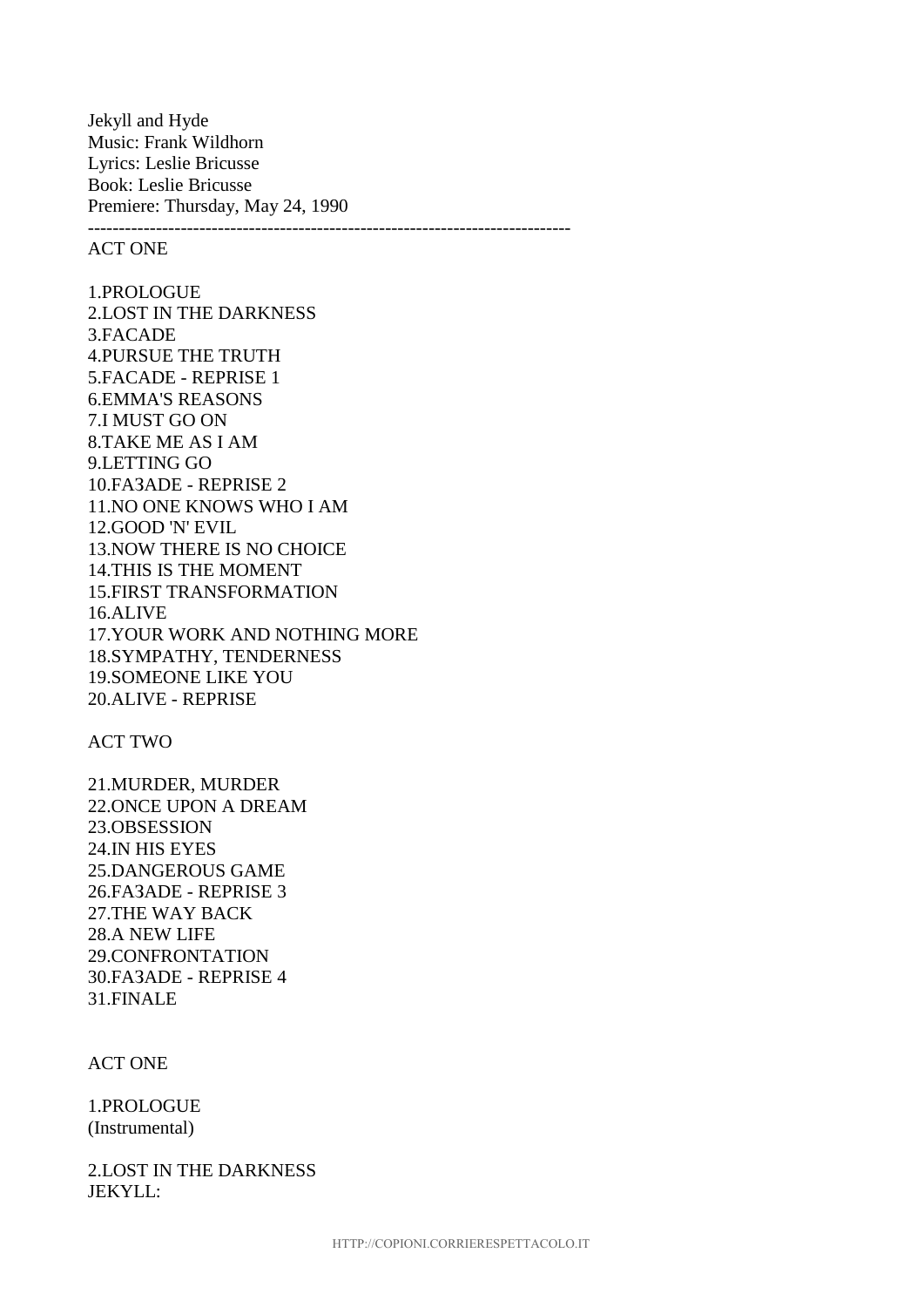Lost in the darkness, Silence surrounds you. Once there was morning, Now endless night.

If I could reach you, I'd guide you and teach you To walk from the darkness Back into the light.

Deep in your silence, Please try to hear me; I'll keep you near me Till night passes by.

I will find the answer. I'll never desert you - I promise you this - Till the day that I die...

#### 3.FACADE ENSEMBLE:

There's a face that we wear In the cold light of day - It's society's mask, It's society's way, And the truth is That it's all a faзade!

There's a face that we hide Till the nighttime appears, And what's hiding inside, Behind all of our fears, Is our true self, Locked inside the faзade!

Every day People, in their own sweet way, Like to add a coat of paint, And be what they ain't!

That's how our little - Game is played, Livin' like a masquerade Actin' a bizarre charade - While playing the saint!

But there's one thing I know, And I know it for sure: This disease that we've got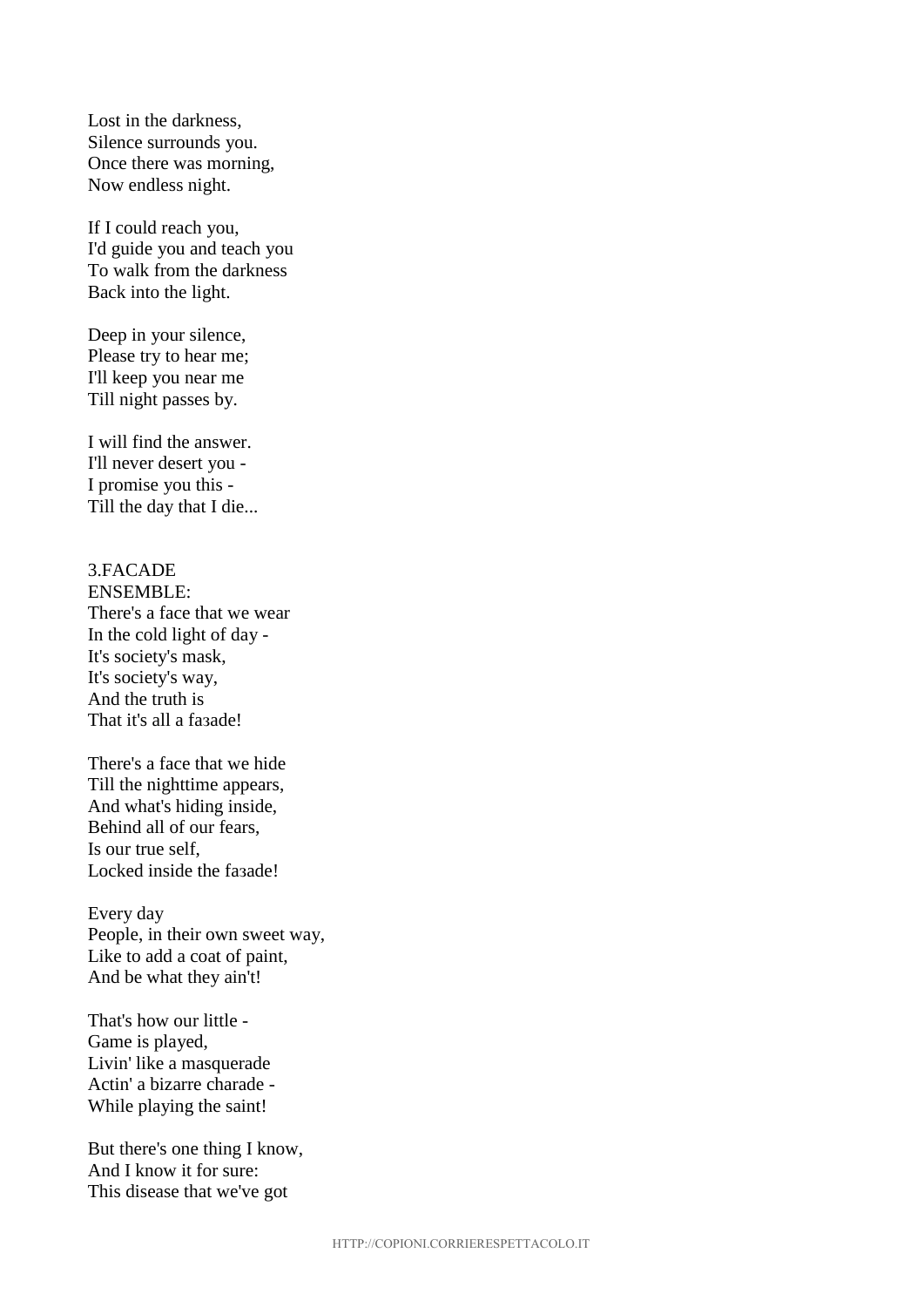Has got no ready cure! And I'm certain Life is terribly hard - When your life's a faзade!

Look around you! I have found You cannot tell, by lookin' at the surface, What is lurkin' there beneath it! See that face! Now, I'm prepared to bet you, What you see's not what you get - 'Cause man's a master of deceit !

So, what is the sinister secret? The lie he will tell you is true? - It's that each man you meet In the street Isn't one man but two!

Nearly everyone you see - Like him an' her, An' you, an' me - Pretends to be A pillar of society - A model for propriety - Sobriety An' piety - Who shudders at the thought Of notoriety!

The ladies an' gents 'ere before you - Which none of 'em ever admits - May 'ave saintly looks - But they're sinners an' crooks!

Hypocrites! Hypocrites!

There are preachers who kill! There are killers who preach! There are teachers who lie! There are liars who teach! Take yer pick, dear - "Cause it's all a faзade!

If we're not one, but two, Are we evil or good? Do we walk the fine line - That we'd cross if we could? Are we waiting -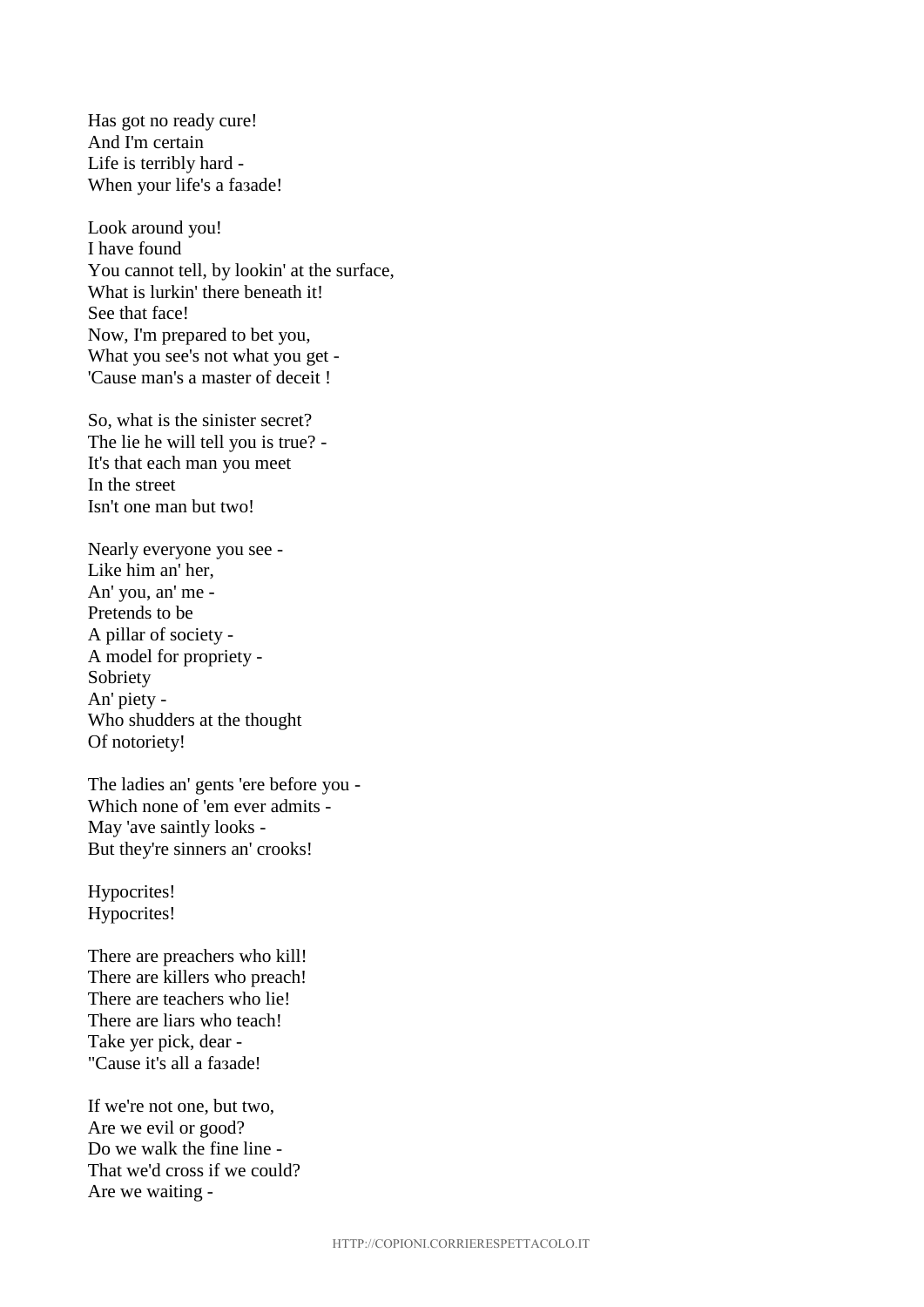To break through the faзade?

One or two Might look kinda well-to-do - Hah! They're bad as me an' you, Right down they're boots!

I'm inclined to think - Half mankind Thinks the other half is blind! Wouldn't be surprise to find - They're all in cahoots!

At the end of the day, They don't mean what they say, They don't say what they mean, They don't ever come clean - And the answer - Is it's all a faзade! Is it's all a faзade! Man is not one, but two, He is evil and good, An' he walks the fine line We'd all cross if we could!

It's a nightmare - We can never discard - So we stay on our guard - Though we love the faзade - What's behind the faзade? Look behind the faзade!

4.PURSUE THE TRUTH JEKYLL: How can I pursue the truth, When they can block each step I take?

UTTERSON: Henry, you have come too far - Remember what you have at stake!

JEKYLL: John, I know I'm right! I must let my vision guide me! I'm so weary of the fight! There's so little left inside me!

UTTERSON: If you know that you are right, Then you've got to see it through,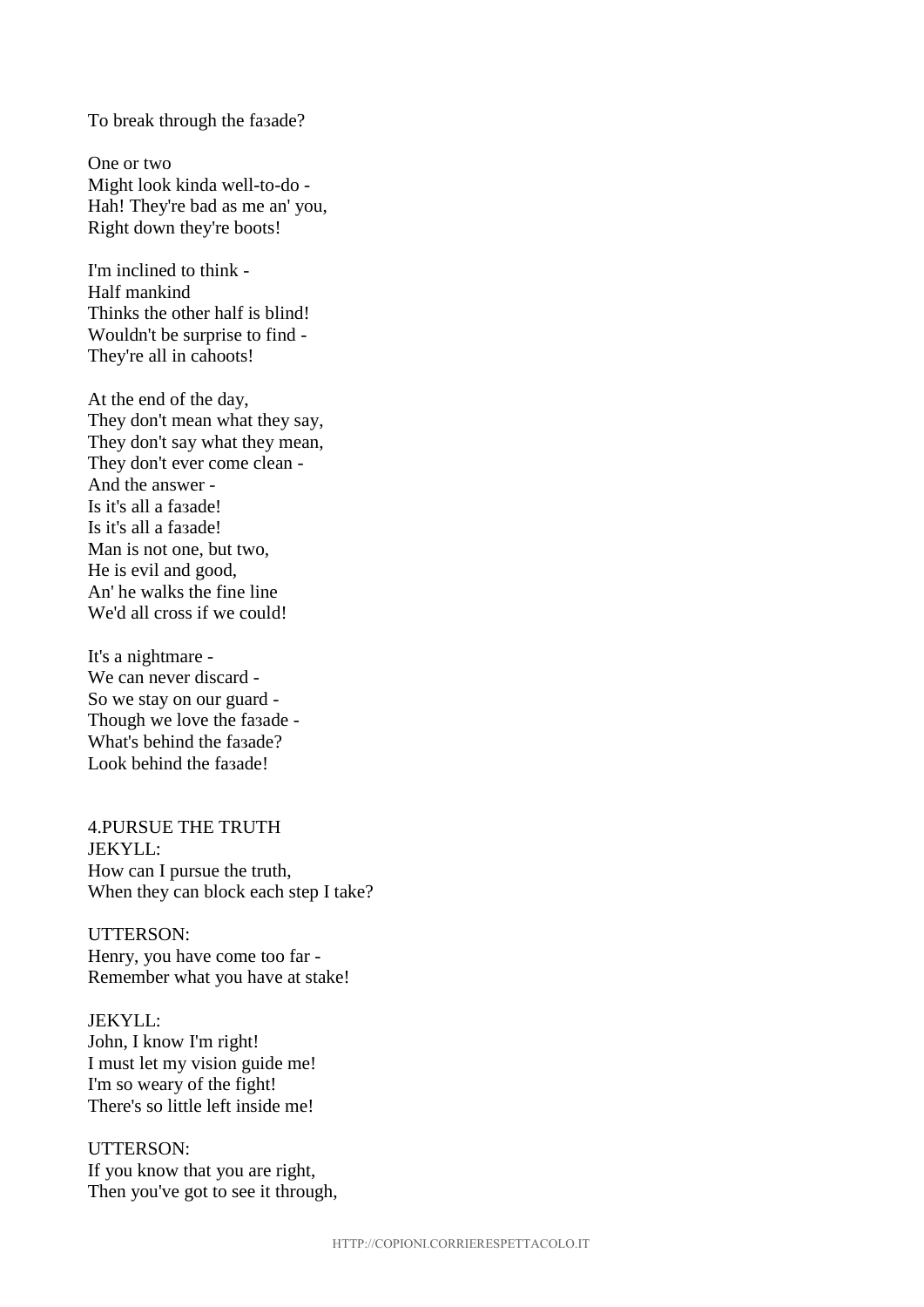You've got to see it through!

JEKYLL: Seven years ago, I started out on this alone, And it's alone I'll see it through To its conclusion!

Who are they To judge what I am doing? They know nothing Of the endless possibilities I see! It's ludicrous I'm bound by their decision!

## UTTERSON:

Seems vision Is a word They never heard!

#### JEKYLL:

If it mattered less, I'd treat them with derision - It's absurd!

UTTERSON: And yet, the fact remains, Those bastards hold the reins!

#### 5.FAЗADE - Reprise 1 ENSEMBLE

If you live around here, You need cash in the bank, 'Cause the houses 'round here Are all flashy and swank, An' the front bit Is what's called a faзade!

If you live around here, You need lots of panache! If you live in town, dear, Then you must cut a dash! 'Tisn't hard, dear, To create a faзade!

Here tonight it's festive - But the guests are getting restive - 'Cause the guest of honour's Causing a dilemma!

Doctor Jekyll Tardy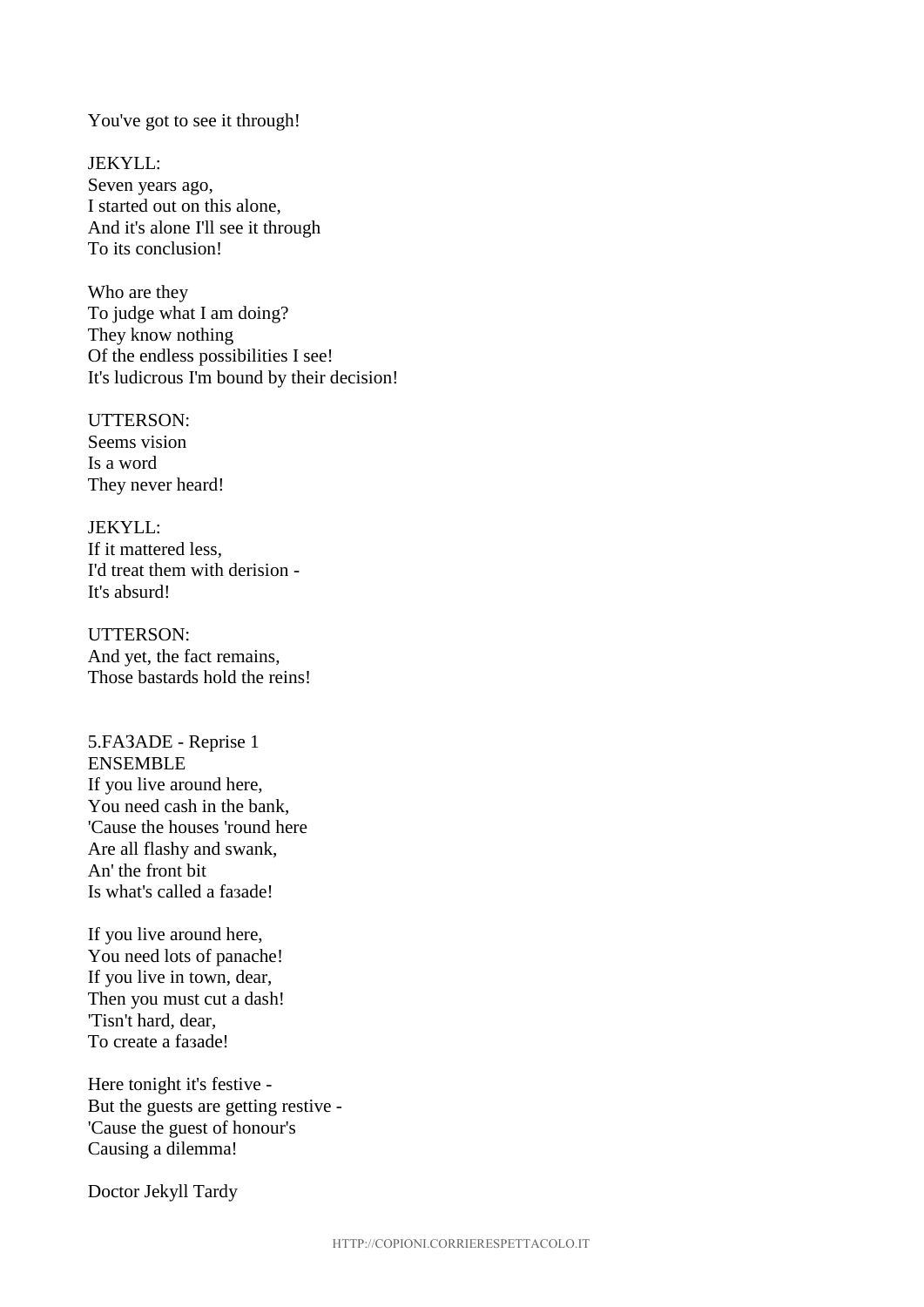For his own engagement party - His betrothal To sir Danvers' daughter, Emma!

6.EMMA'S REASONS STRIDE: Emma Carew, Can this be you? What kind of man Is this you've taken?

Can you not see The kind of life That this would be? You are mistaken! Time to awaken, Before it's too late, Before you forever Determine your fate!

EMMA: But, Simon, you knew I had to be free. What I choose to do Is decided by me!

From the day my mother died, My father , full of good intentions, Treated me as though I were a young child. Maybe his idea was just to wait Until I grew up, And then look at me And hope that I'd be her.

It's easy to accept that From a father He'd rather Things remained the way they were. But when it comes to marriage, I must pick whom I prefer! I am not the weak young thing You're seeking, Simon, Someone seventeen, obedient and sweet. I am not the protйgйe To waste your time on. I'm complete - In Henry's eyes I see What I am meant to be! -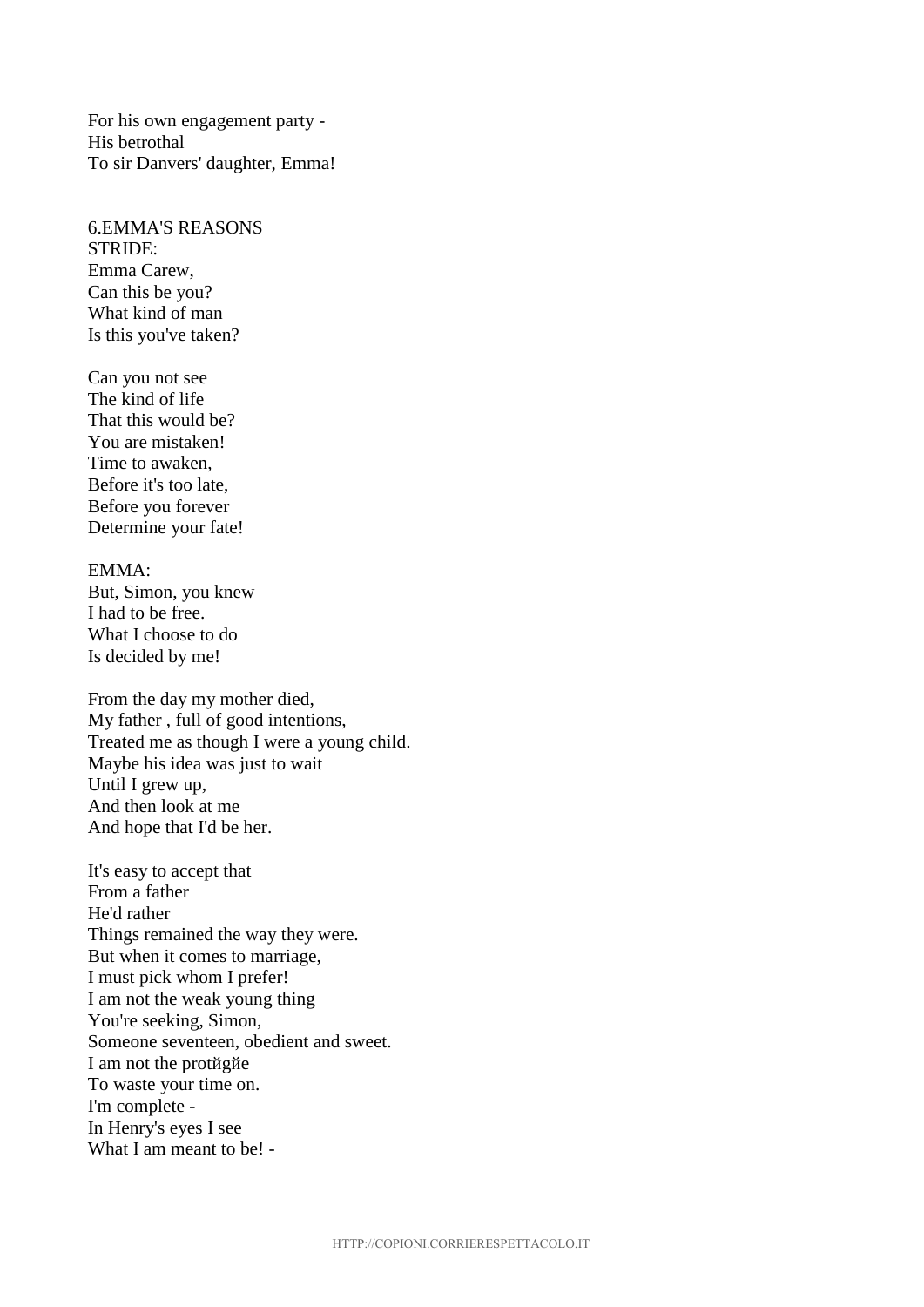7.I MUST GO ON JEKYLL: I must go on With the work I'm committed to - How can I not, When my theories are true? And I will prove, If I'm ever permitted to, Things are not wrong, Just because they are new!

EMMA: Henry, I adore, Always have done, Always will do, And your dreams are mine!

I will always understand. However hard the path you've planned, Our lives will intertwine...

JEKYLL: Who knows where my work will lead me?

EMMA: Nowhere where you will not need me!

JEKYLL: Emma, please I beg you, heed me!

EMMA: Just don't leave me on my own!

JEKYLL: The only thing I fear is the unknown...

EMMA: When this all began, We knew there'd be a price to pay! Too late now to turn away - We have come too far! I know we'll find a way...

8.TAKE ME AS I AM JEKYLL: Sometimes I see Past the horizon, Sure of my way, Where I am going -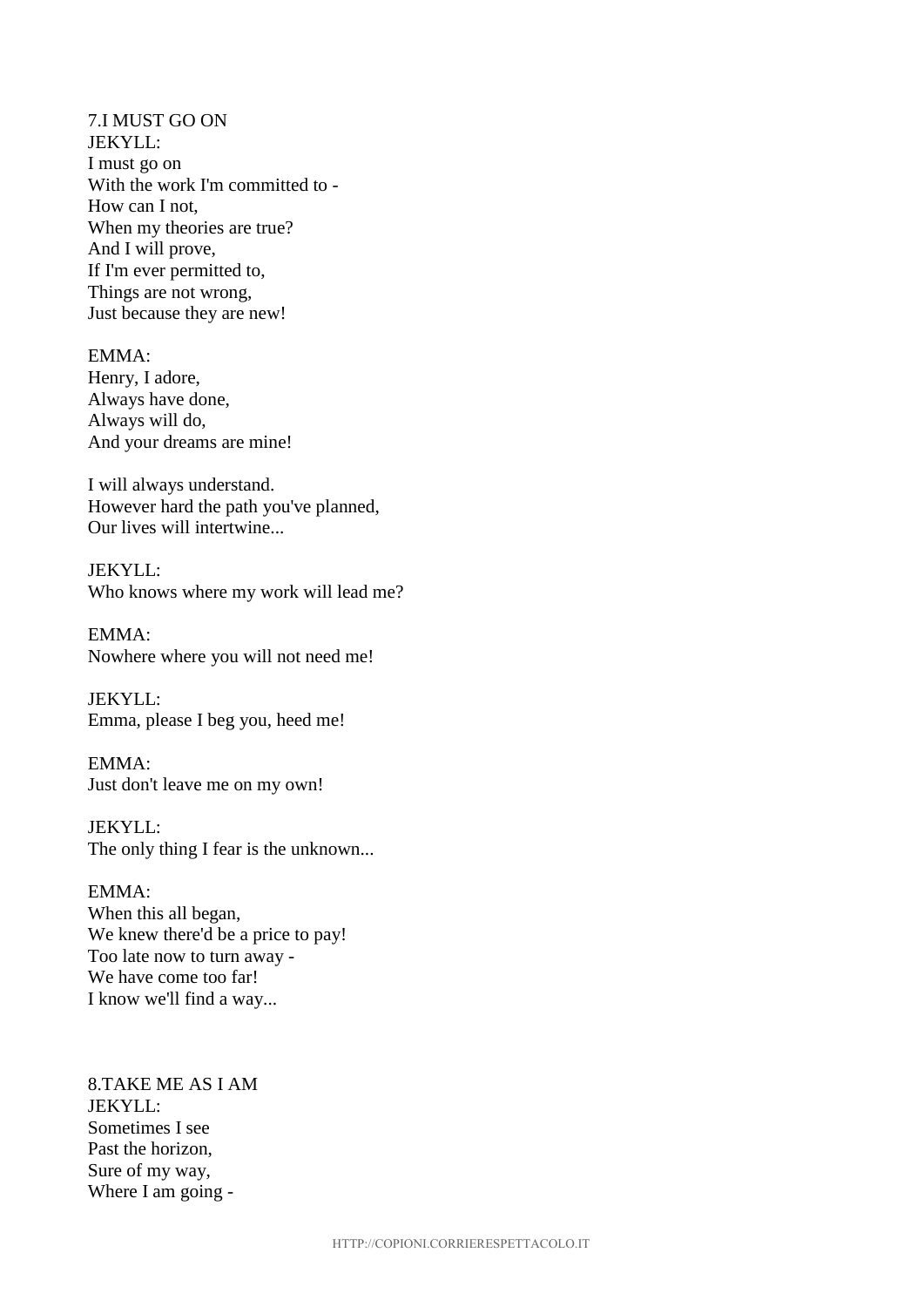But where's the prize I have my eyes on? Where? There is just no knowing!

And when despair Tears me in two, Who can I turn to But you? You know who I am... Take me as I am.

EMMA: Look in my eyes, Who do you see there? Someone you know, Or just a stranger?

If you are wise, You will see me there! Love is the only danger!

Love meaning me, Love meaning you, We'll make that one dream come true! You know who I am. Take me as I am.

JEKYLL & EMMA: Though fate won't always do What we desire - Still we can set The world on fire!

Give me your hand, Give me your heart -

JEKYLL: Swear to me we'll never part!

EMMA: We'll never part!

JEKYLL: You know who I am.

EMMA: You know who I am.

JEKYLL: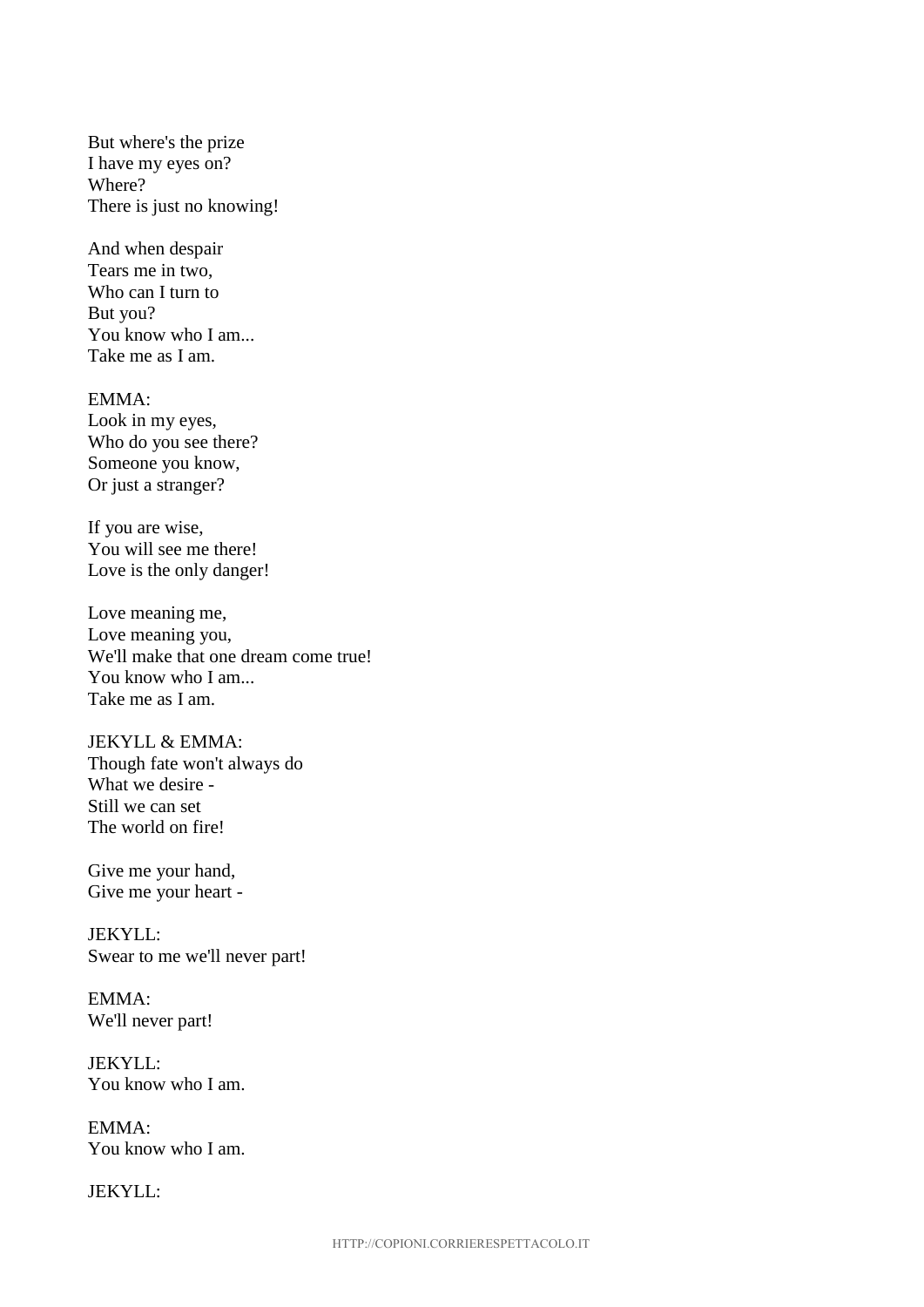This is who I am.

EMMA: This is who I am.

JEKYLL & EMMA: Take me as I am...

9.LETTING GO SIR DANVERS: Emma, don't you understand! It's you I am concerned for.

EMMA:

Father, don't be! You should be concerned for him! He's the one in need!

SIR DANVERS: I am only trying to protect you! What else would you have your father do? I think I would die, If any harm should come to you.

I'm scared, my child, Because I'm going to lose you. I find it very hard, To let you go!

EMMA: Father, If you try to, You could never lose me!

Darling father, I still love you, More than you will ever know! But if we want our love to grow -

SIR DANVERS: I know, in time, I have to let you go.

EMMA & SIR DANVERS: We mustn't be afraid of letting go...

10.FAЗADE - Reprise 2 ENSEMBLE: 'Ere in London East End, It's the pit of the Earth -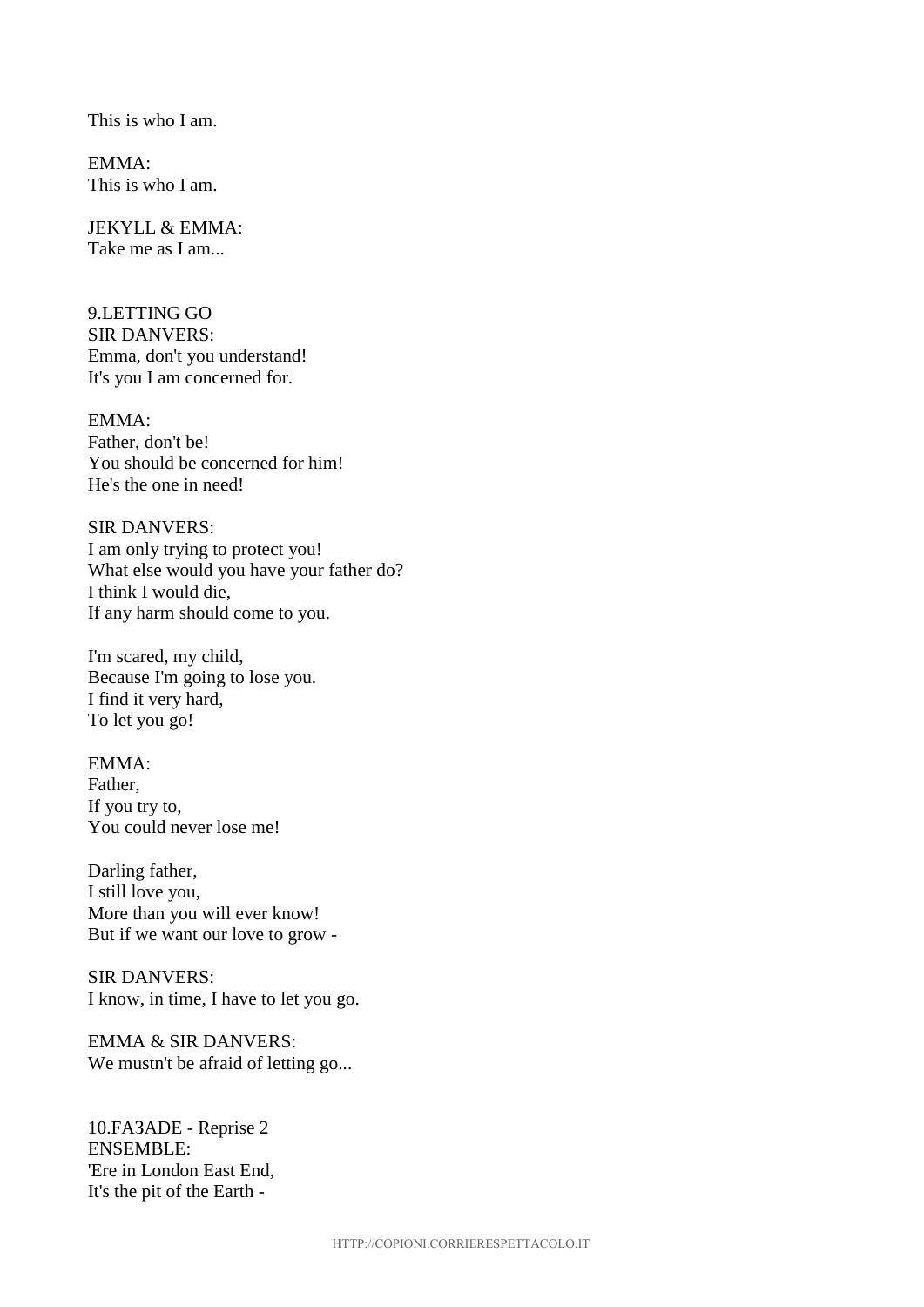Where you won't find a friend - Where yer life 'as no worth - Death is waiting - Fate is makin' yer card.

You got one chance in five - They're the odds you must beat If you wanna survive - So be fast on yer feet! Life's 'ard 'ere - It's the devil's backyard!

11.NO ONE KNOWS WHO I AM LUCY: Look at me, And tell me who I am. Why I am What I am.

Call me a fool, And it's true I am. I don't know Who I am.

It's such a shame, I'm such a sham. No one knows Who I am.

Am I the face of the future? Am I the face of the past? Am I the one who must finish last?

Look at me, And tell me who I am, Why I am What I am.

Will I survive? Who will give a damn, If no one knows Who I am?

Nobody knows - Not even you - No one knows who I am...

12.GOOD 'N' EVIL LUCY: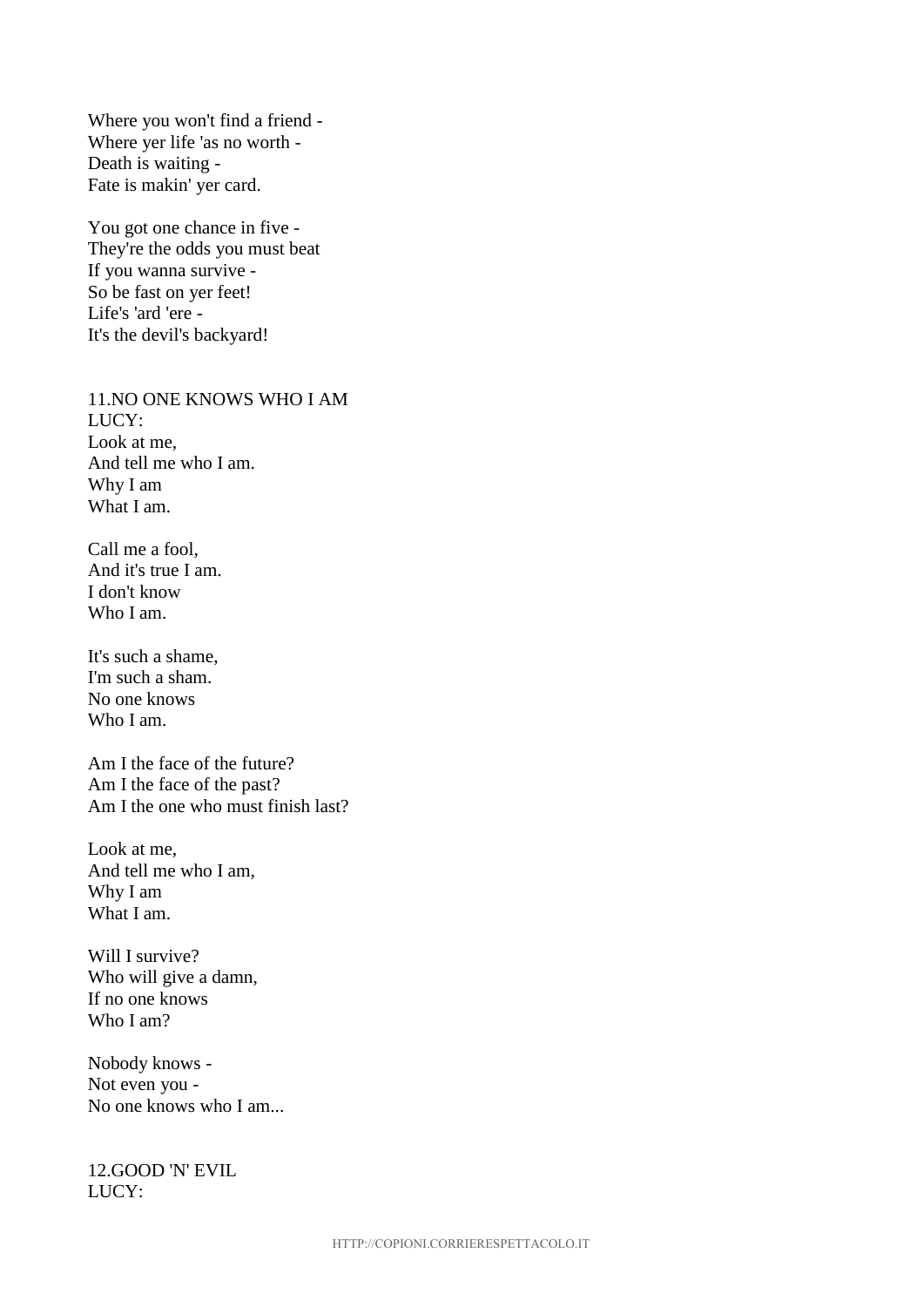Good and evil - And their merits - Men have argued through history - As well they should! My philosophy Any child can see - "Good is evil - And therefore All evil is good"

How do you tell evil from good? Evil does well - good not so good! Evil's the one that is free everywhere - Good is the one that they sell! You must decide which is heaven - Which is hell!

Good maintain evil's a curse! - But it is plain good's even worse! Evil's the one that they tell you to shun - Good is the one to embrace Say that and Satan will laugh right in your face!

The battle between good and evil Goes back to the start - Adam and Eve and the apple tore Eden apart! The key thing about good 'n' evil - Each man has to choose! - Heaven 'n' hell Is a helluva gamble to lose! - But as I peruse This world we abuse - It's hell that we choose - And heaven must lose!

Evil is everywhere - Good doesn't have a prayer! Good is commendable - Evil's dependable! Evil is viable Good's unreliable! Good may be thankable! Evil is bankable!

Evil's for me - you can have good! Doesn't suit me to be Robin Hood! S'easier by far, from the way that things are, To remain good 'n' evil Than try to be evil and good!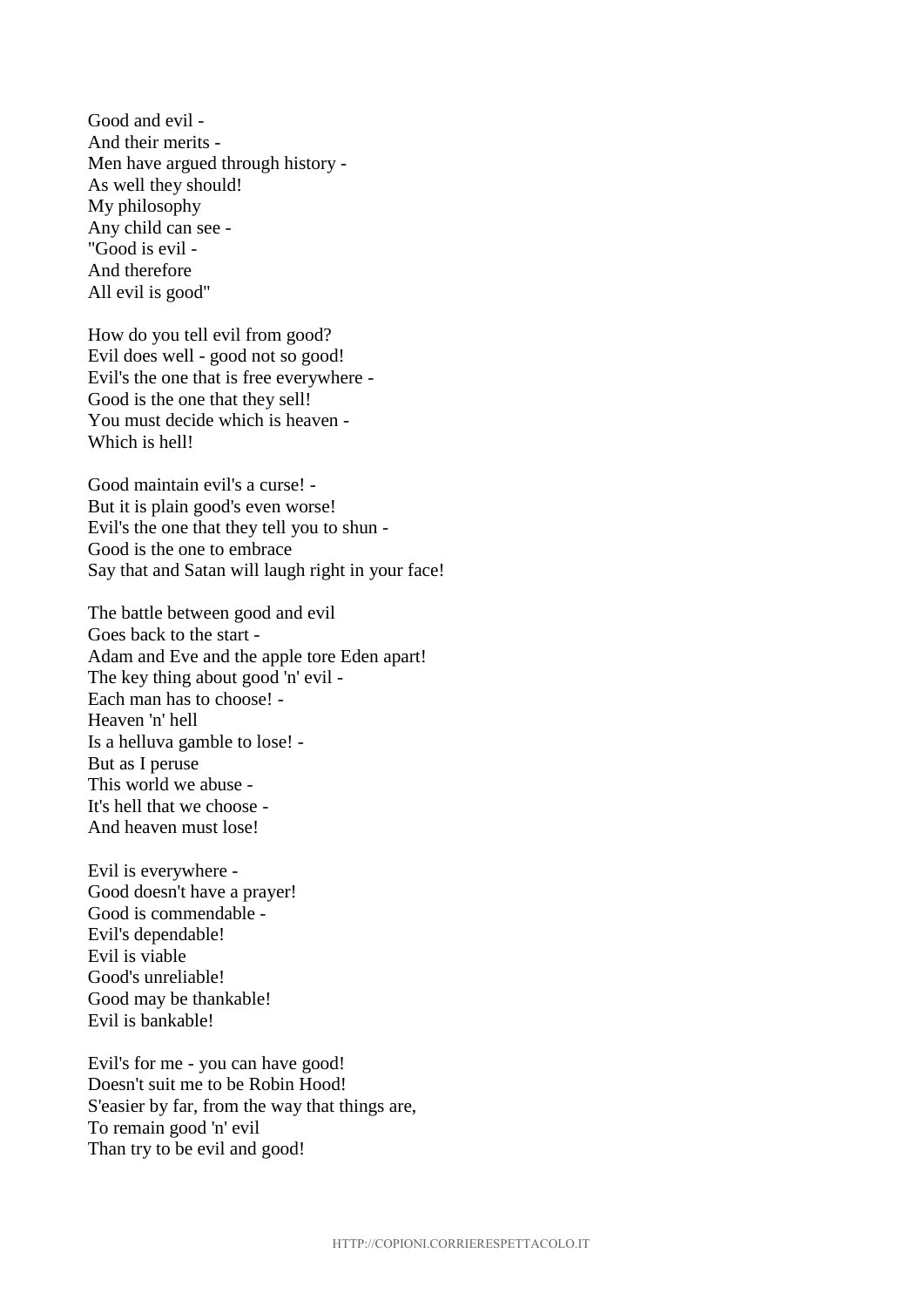# 13.NOW THERE IS NO CHOICE JEKYLL: Now there is no choice: I must put aside The fears I feel inside... There's no place to hide!

So it comes to this: One great golden chance That only I can take, When everything I fought for Is at stake!... To make the mark That only I can make!

# 14.THIS IS THE MOMENT JEKYLL: This is the moment! This is the day, When I send all my doubts and demons On their way!

Every endeavor, I have made - ever - Is coming into play, Is here and now - today!

This is the moment, This is the time, When the momentum and the moment Are in rhyme!

Give me this moment - This precious chance - I'll gather up my past And make some sense at last!

This is the moment, When all I've done - All the dreaming, Scheming and screaming, Become one!

This is the day - See it sparkle and shine, When all I've lived for Becomes mine!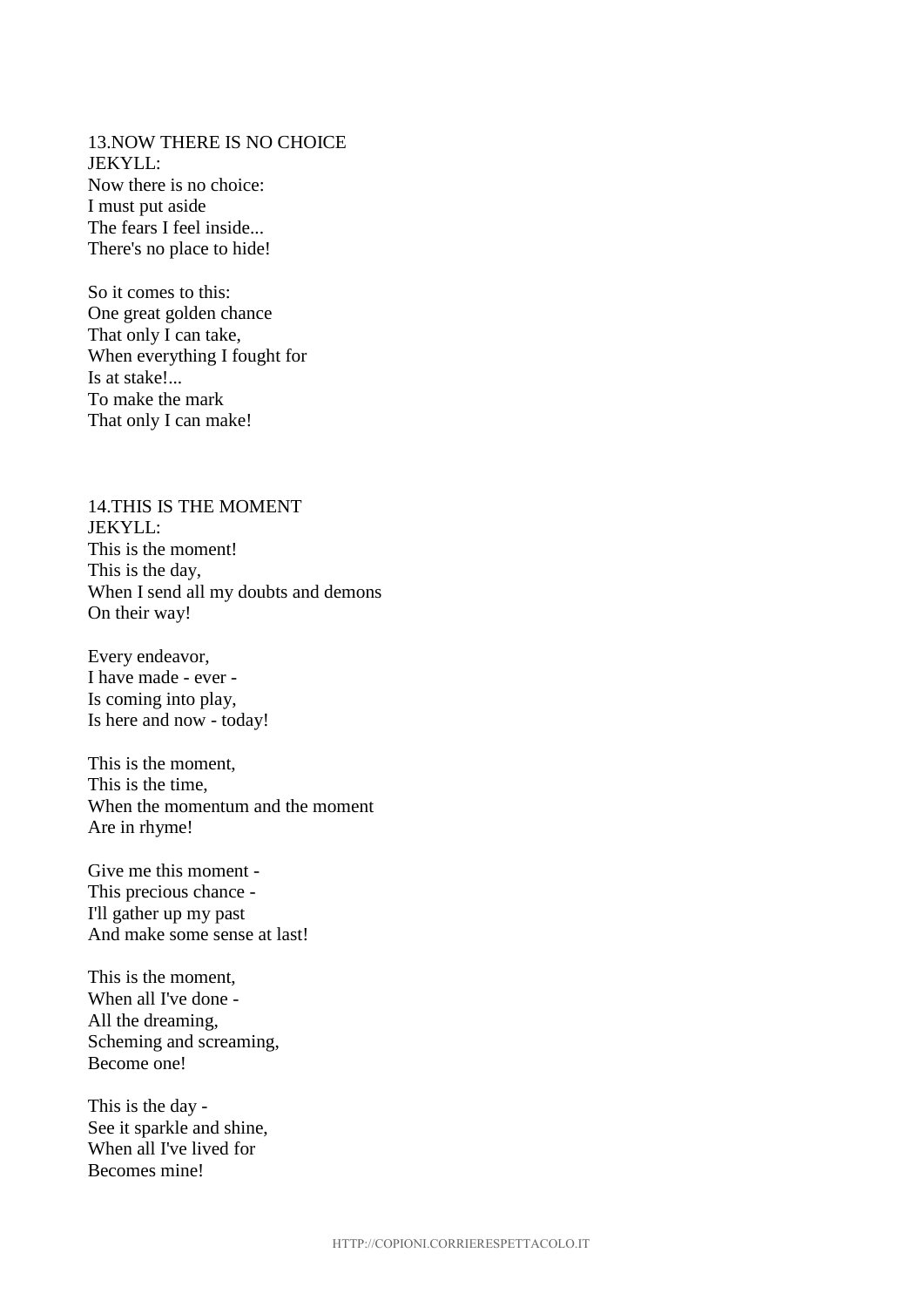For all these years, I've faced the world alone, And now the time has come To prove to them I've made it on my own!

This is the moment - My final test - Destiny beckoned, I never reckoned, Second Best!

I won't look down, I must not fall! This is the moment, The sweetest moment of them all!

This is the moment! Damn all the odds! This day, or never, I'll sit forever With the gods!

When I look back, I will always recall, Moment for moment, This was the moment, The greatest moment Of them all!

# 15.FIRST TRANSFORMATION JEKYLL: I must be wise, I must try to analyze

Each change in me, Everything I see - How will it be? Will I see the world Through different eyes?

Like a warning light, Glimmering in red, Like crimson bloodshed, Shimmering in red, Beautiful and strange, See the colors change Before my eyes! See how they dance And they sparkle,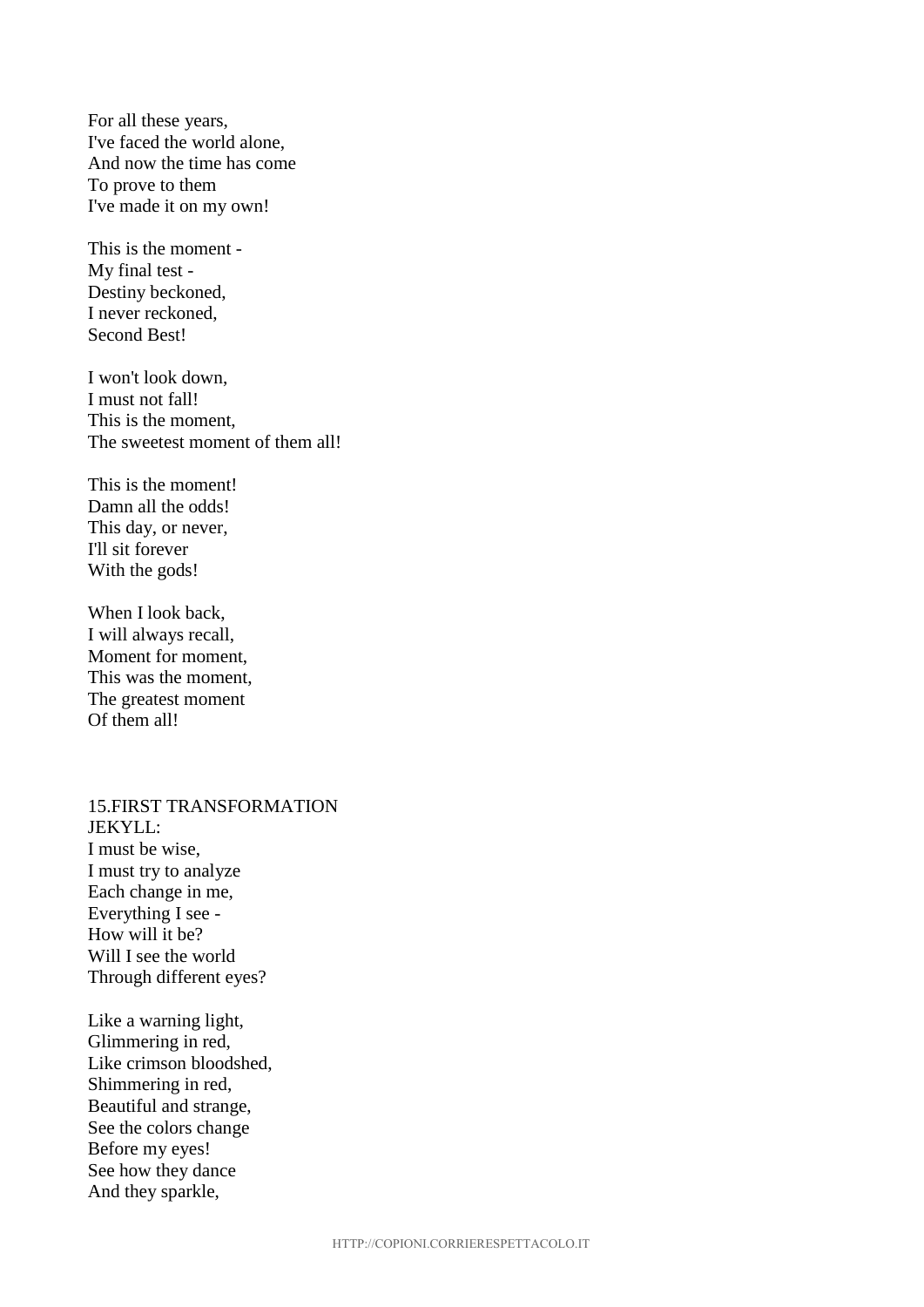Like diamonds at night - Leading out of the darkness And into the light!

Three fifty-eight a.m. It is done. I have injected 5 centiliters of the newly fused formula. A slight feeling of euphoria. Light-headedness. No noticeable behavioral differences.

Now the die is cast! Nothing left to do... Time along can prove My theories true... Show the world...

Dear God! What is this?

Something is happening - I can't explain - Something inside me - A breathtaking pain - Devours and consumes me - And drives me insane!

Suddenly - Uncontrolled - Something is Taking hold!

Suddenly - Agony - Filling me! Killing me! Suddenly - Out of breath! What is this? Is this death?

Suddenly - Look at me! - Can it be? Who is this **Creature** That I see?

Free!

16.ALIVE HYDE: What is this feeling Of power and drive I've never known?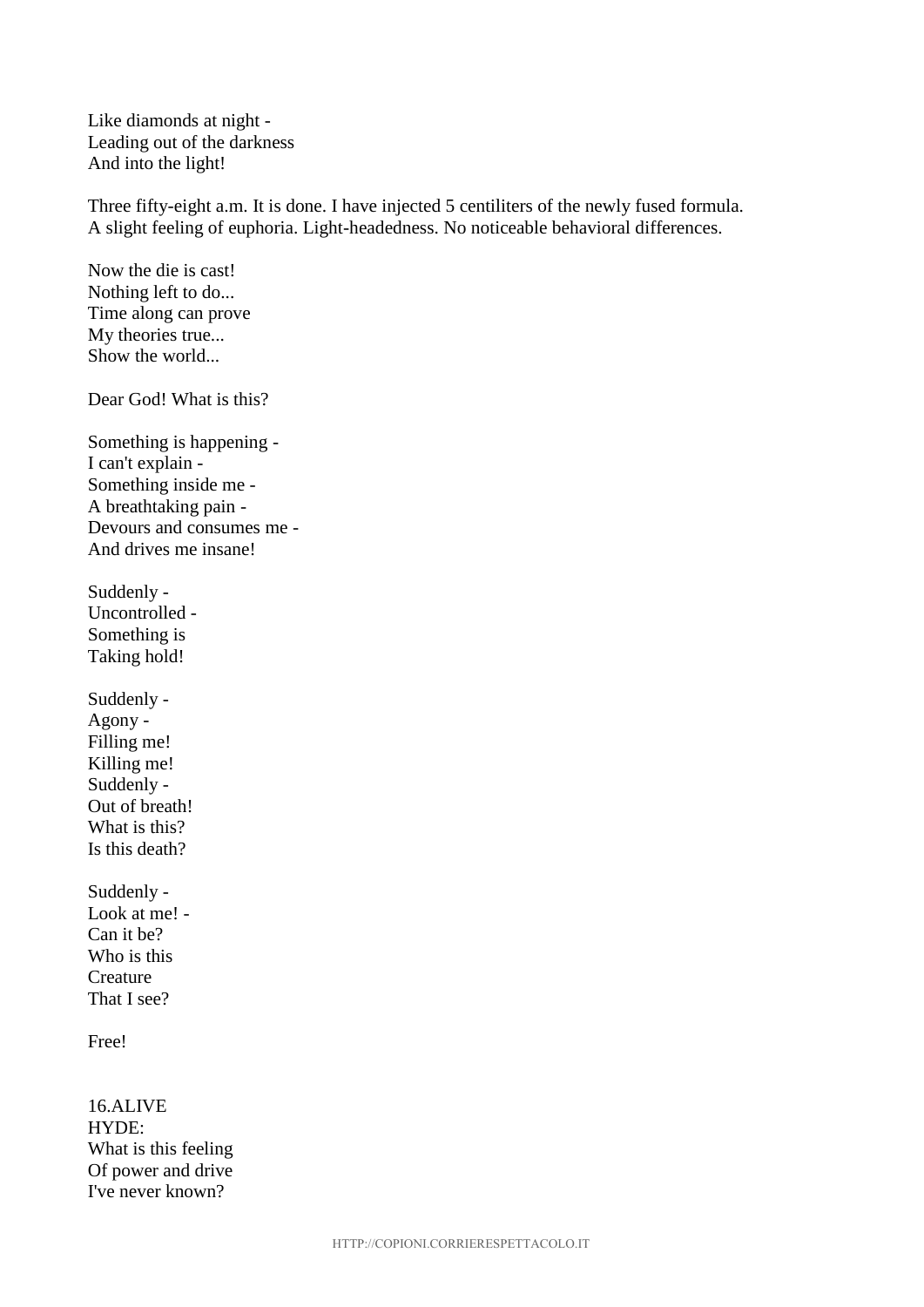I feel alive!

Where does this feeling Of power derive, Making me know Why I'm alive?

Like the night, it's a secret, Sinister dark and unknown. I do not know what I seek, Yet I'll seek it alone!

I have a thirst That I cannot deprive. Never have I felt so alive!

There is no battle I couldn't survive - Feeling like this - Feeling alive!

Like the moon, an enigma, Lost and alone in the night Damned by some heavenly stigma, But blazing with light!

It's the feeling of being alive! Filled with evil, but truly alive! It's the truth that cannot be denied! It's the feeling of being Edward Hyde!

17.YOUR WORK - AND NOTHING MORE UTTERSON: You have your work And nothing more! You are possessed - What is your demon?

You've never been This way before - Where is the fire You built your dream on?

There's something strange, There's something wrong. I see a change - It's like when hope dies.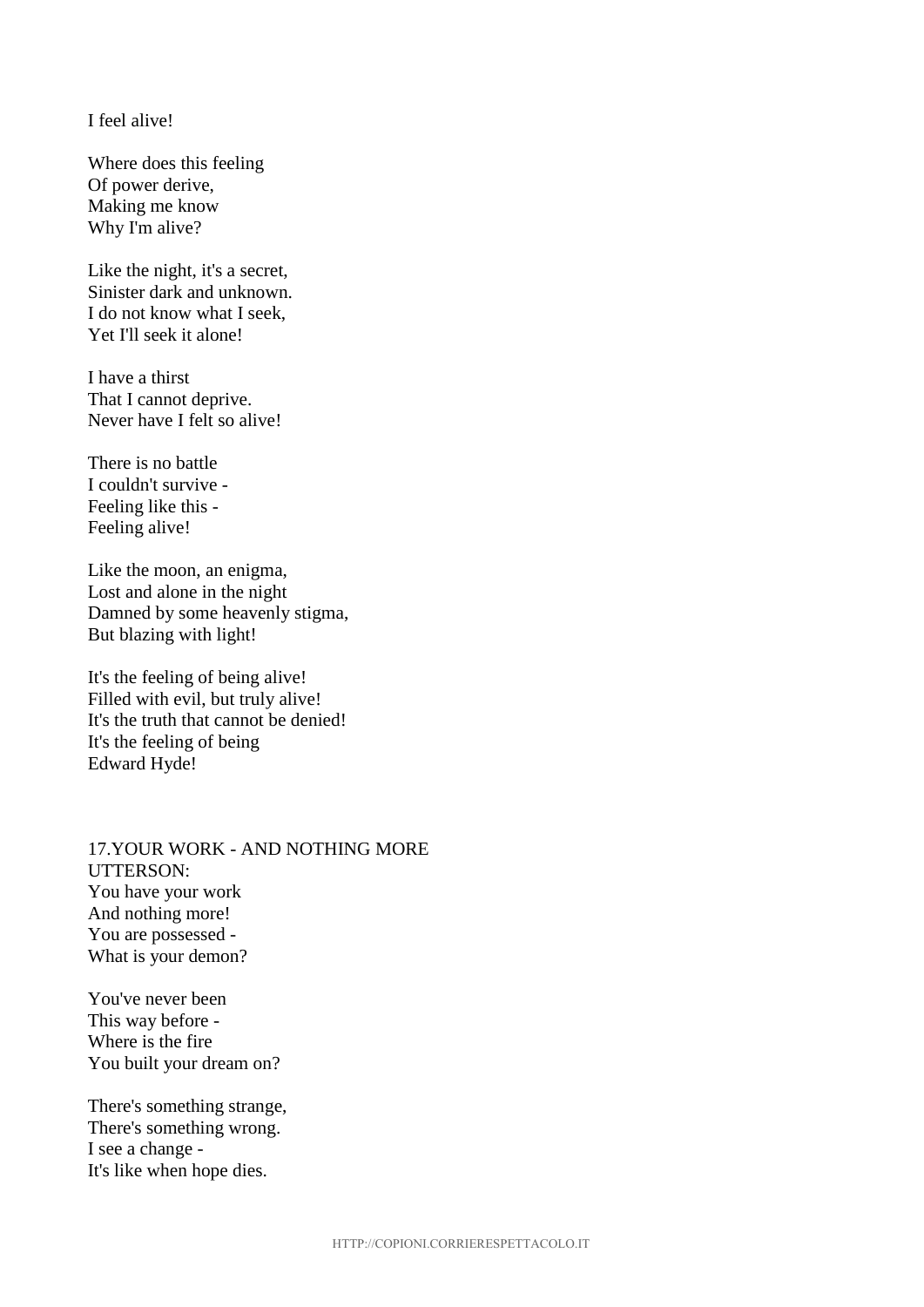I, who have known You for so long, I see the pain In your eyes!

#### UTTERSON JEKYLL:

There was a time Have You lived your life, I And no one lived Become - The way that you did!

You had a plan, My work You chose a wife, And nothing You saw the world More? As very few did!

You had it all - I The overall! - Know You seemed to know That's Just what to live for! Not

But now, it seems, What You don't at all, I'm You have you work - Living Nothing more!... For!...

EMMA: Father, you know Henry won't just walk away. The only way he knows Is straight ahead!

SIR DANVERS Emma, you've not heard A single word I've said! My fear is, he's in over his head. He could lose control, And that I dread

There has been talk: They say he's gone too far. He's locked himself away In his own world, Pursuing the insanity -!

EMMA: It is his work!

SIR DANVERS: It's more than work - He is obsessed!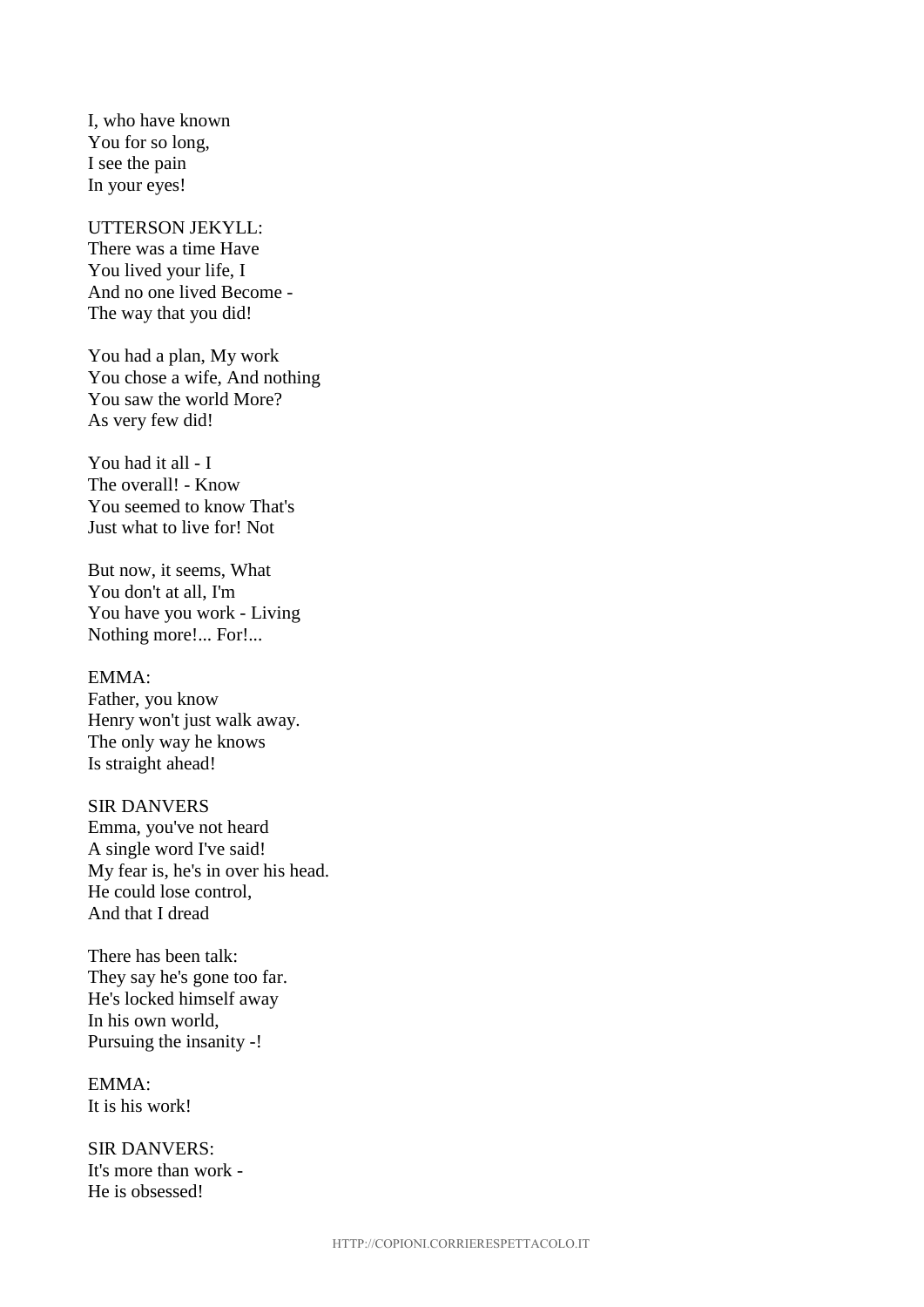The man is driven!

EMMA: Just give him time, I ask no more. His work's a crime To be forgiven!

#### SIR DANVERS: EMMA:

There's something strange. Just give him time Unless I'm blind! I ask no more I see a change Of a bizarre kind!

### EMMA: SIR DANVERS:

There's not at all! He's chasing dreams Don't be unkind. He'll never find The problem's all In your mind!

# SIR DANVERS: UTTERSON: JEKYLL:

He has his work This increasing Father... And nothing more. Isolation only adds He is obsessed! To your frustration The man is driven! And it could Endanger Your

#### EMMA: JEKYLL:

Just give him time, Career... Who are they I ask no more. To judge what I His work's a crime Am doing they To be forgiven! Know nothing Of the Possibilities I see.

# SIR DANVERS: UTTERSON: JEKYLL:

He's chasing Time to awaken And I will Dreams Before it's too Prove, if I'm He'll never find! Late Ever I see a change Permitted to Of a bizarre kind

# EMMA: UTTERSON: JEKYLL:

There's not at all! Before you forever Things are not Don't be unkind. Determine your fate Wrong just Problem's all What you're Because they In your mind! Living for Are new!

EMMA: SIR DANVERS/UTTERSON: JEKYLL: ENSEMBLE: Still, I pray, Dear, I pray, I pray If you live around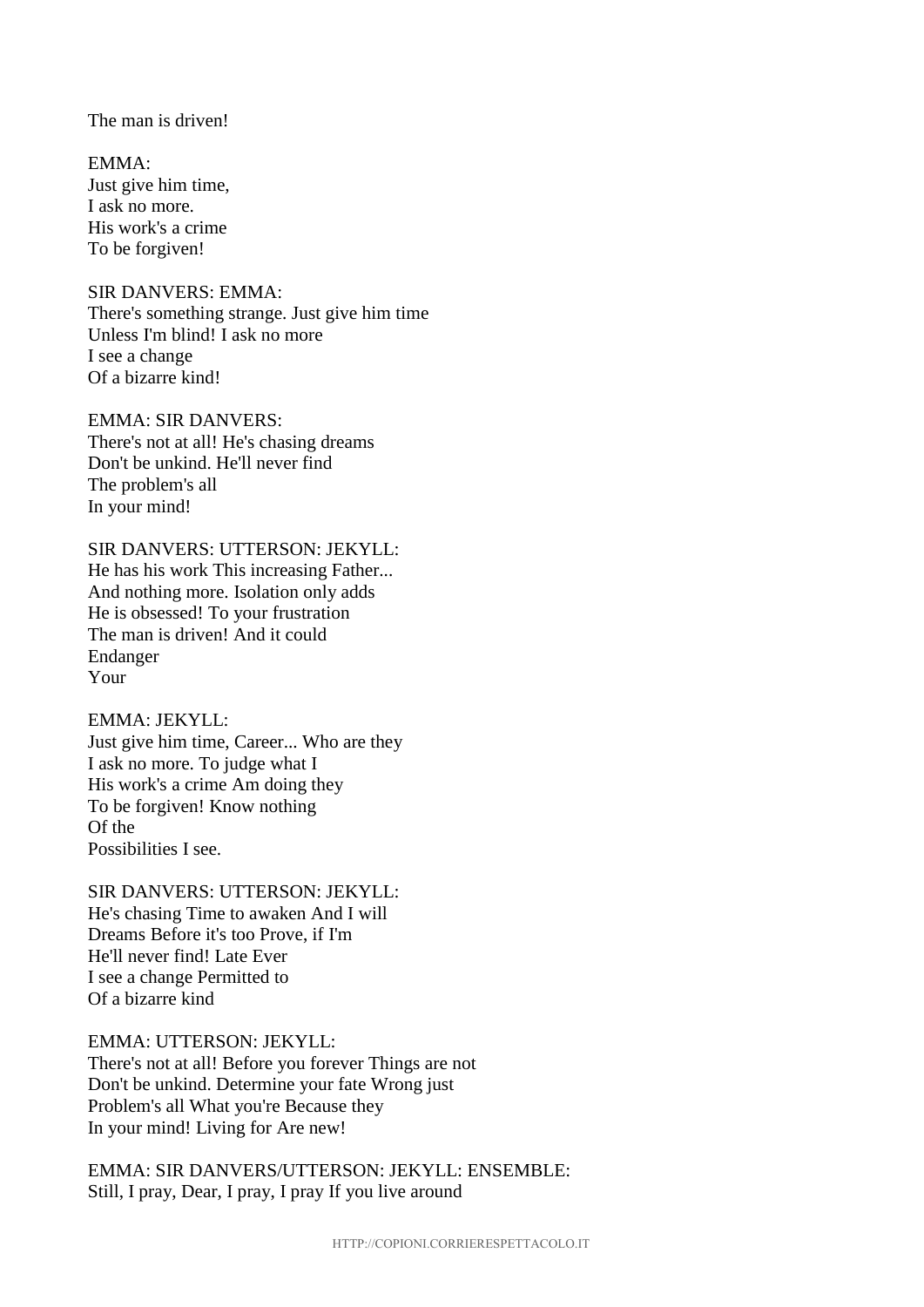Every day, Every day, I Here lots of people I Henry may Henry may May Fear will make Find his way. Find his way! Find Promises I pray he may I pray he may My They will not Find his way! Find his way Way! Honor My dear and the I will pray, I will pray I Truth is Every day, Every day. Pray That it's all a Henry may You two may I Faзade Find his way. Find your way! May I pray I pray Find He may find You may find My His way! Your way Way!

#### ENSEMBLE:

There's a beast at The door And he's wild and He's free but We don't let him in 'Cause We don't want to See what Is lurking right Behind the Faзade.

# 18.SYMPATHY, TENDERNESS LUCY: Sympathy, tenderness, Warm as the Summer, Offer me their embrace.

Friendliness, gentleness, Strangers to my life, They are there in his face.

Goodness and sweetness And kindness Abound in this place

I am in love With the things That I see in his face - It's a memory I know Time will never erase...

19.SOMEONE LIKE YOU LUCY: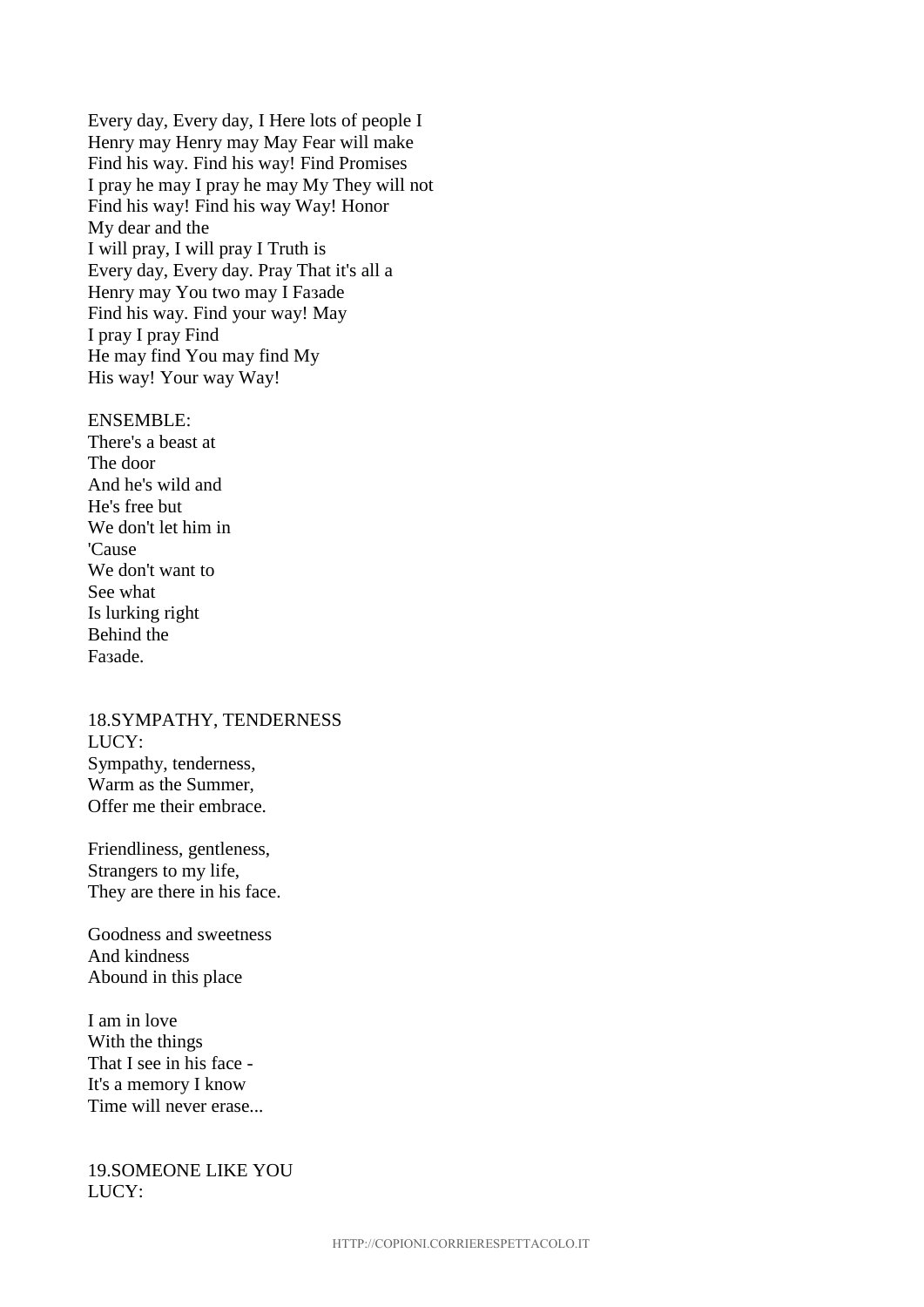I peer through windows, Watch life go by, Dream of tomorrow, And wonder "why"?

The past is holding me, Keeping life at bay, I wander lost in yesterday, Wanting to fly - But scared to try.

But if someone like you Found someone like me, Then suddenly Nothing would ever be the same!

My heart would take wing, And I'd feel so alive - If someone like you Found me!

So many secrets I've longed to share! All I have needed Is someone there,

To help me see a world I've never seen before - A love to open every door, To set me free, So I can soar!

If someone like you Found someone like me, Then suddenly Nothing would ever be the same!

There'd be a new way to live, A new life to love, If someone like you Found me!

Oh, if someone like you Found someone like me, Then suddenly Nothing would ever be the same!

My heart would take wing, And I'd feel so alive - If someone like you Loved me...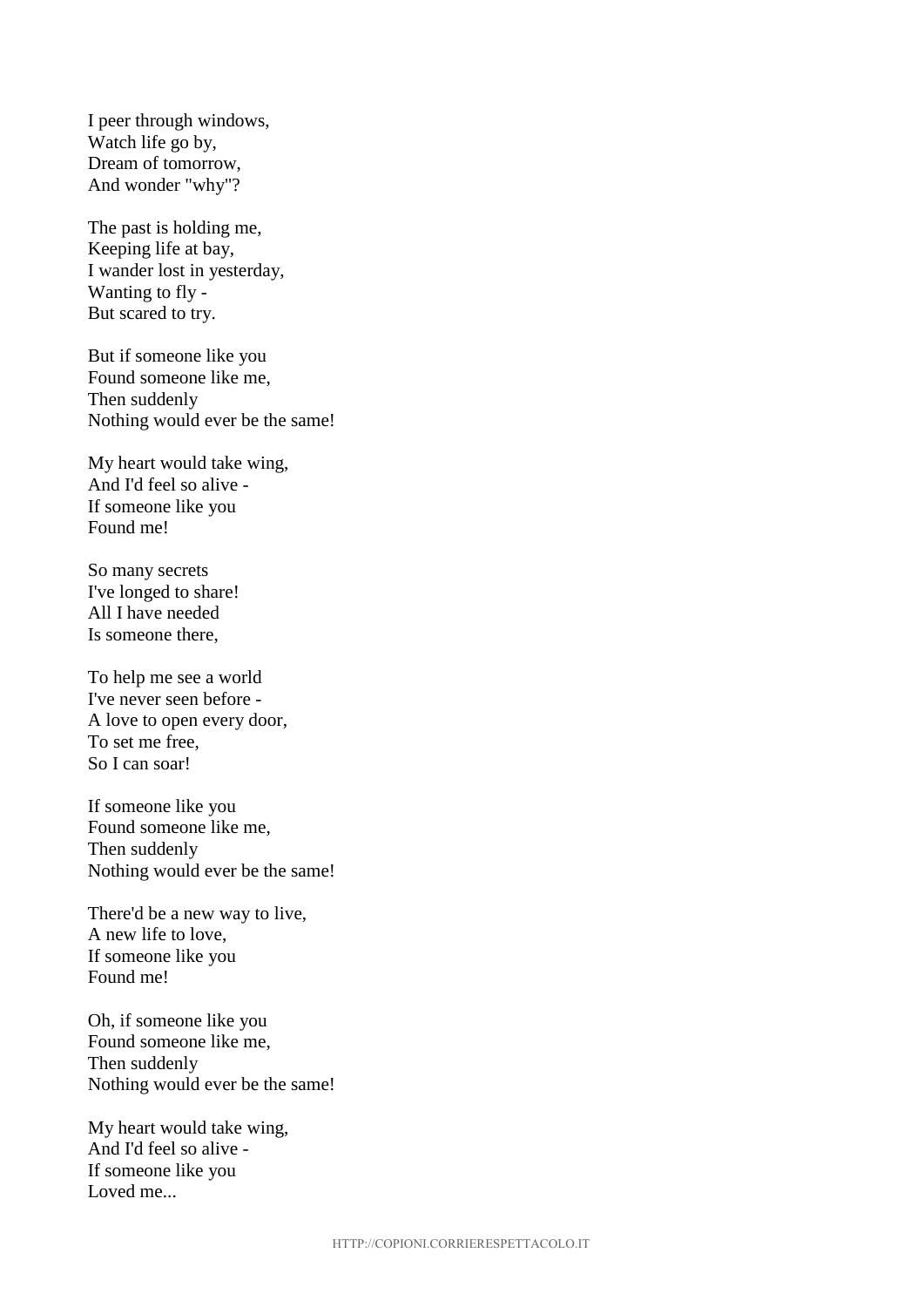Loved me... Loved me!...

20.ALIVE - Reprise HYDE: Animals trapped behind bars at the zoo Need to run rampant and free! Predators live on the prey they pursue! This time the predator's me!

Lust, like a raging desire, Fills my whole soul with it's curse! Burning with primitive fire, Berserk and perverse!

Tonight I'll plunder heaven blind, Steal from all the gods! Tonight I'll take from all mankind, Conquer all the odds!

And I feel I'll live on forever, With Satan himself by my side! And I'll show the world That tonight and forever, The name to remember's The name Edward Hyde!

What a feeling to be so alive! I have never seen me so alive! Such a feeling of evil inside - That's the feeling Of being Edward Hyde!!!

ACT TWO

21.MURDER, MURDER NEWSBOY: Read about the 'ideous murder, Profane, religious murder!

FIRST GENTLEMAN: The poor old bishop, What a shock!

STREET VENDOR: Seen walkin' wiv 'is daughter, A moment prior to slaughter!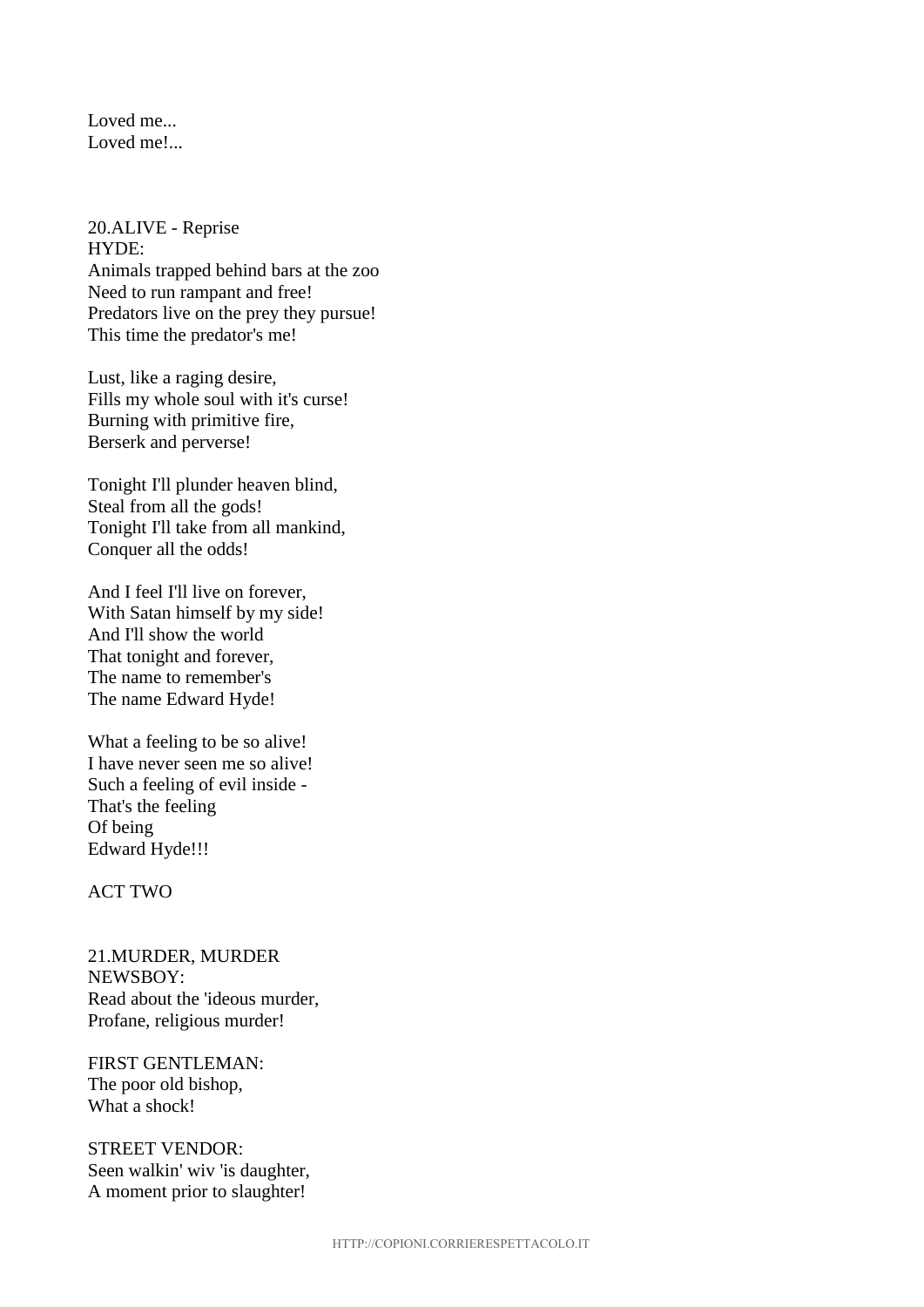NEWSBOY: The shepherd tendin' to 'is flock!

CROWD: 'E died in a London slum - A slave to martyrdom - 'E died without complaint! - 'E should be made a saint! -

'E's gone back 'ome to God! - It all seems very odd! - Why should it be, This mystery? -

Murder, murder - In the night air! Murder, murder - It's a nightmare! Murder, murder - It's a right scare, Bloody murder In the night!

Murder, murder - Makes your heart thump! Murder, murder - Makes your nerves jump! Murder, murder - Makes your blood pump, Bloody murder In the night!

CONGREGATION: Dona Eis, Requiem

PRIEST: Sweet death has taken This brave man from us!

CONGREGATION: Requiem Aeternam

PRIEST: Friends, take what comfort That you can from us!

CONGREGATION: Dona Eis, Domine...

HYDE: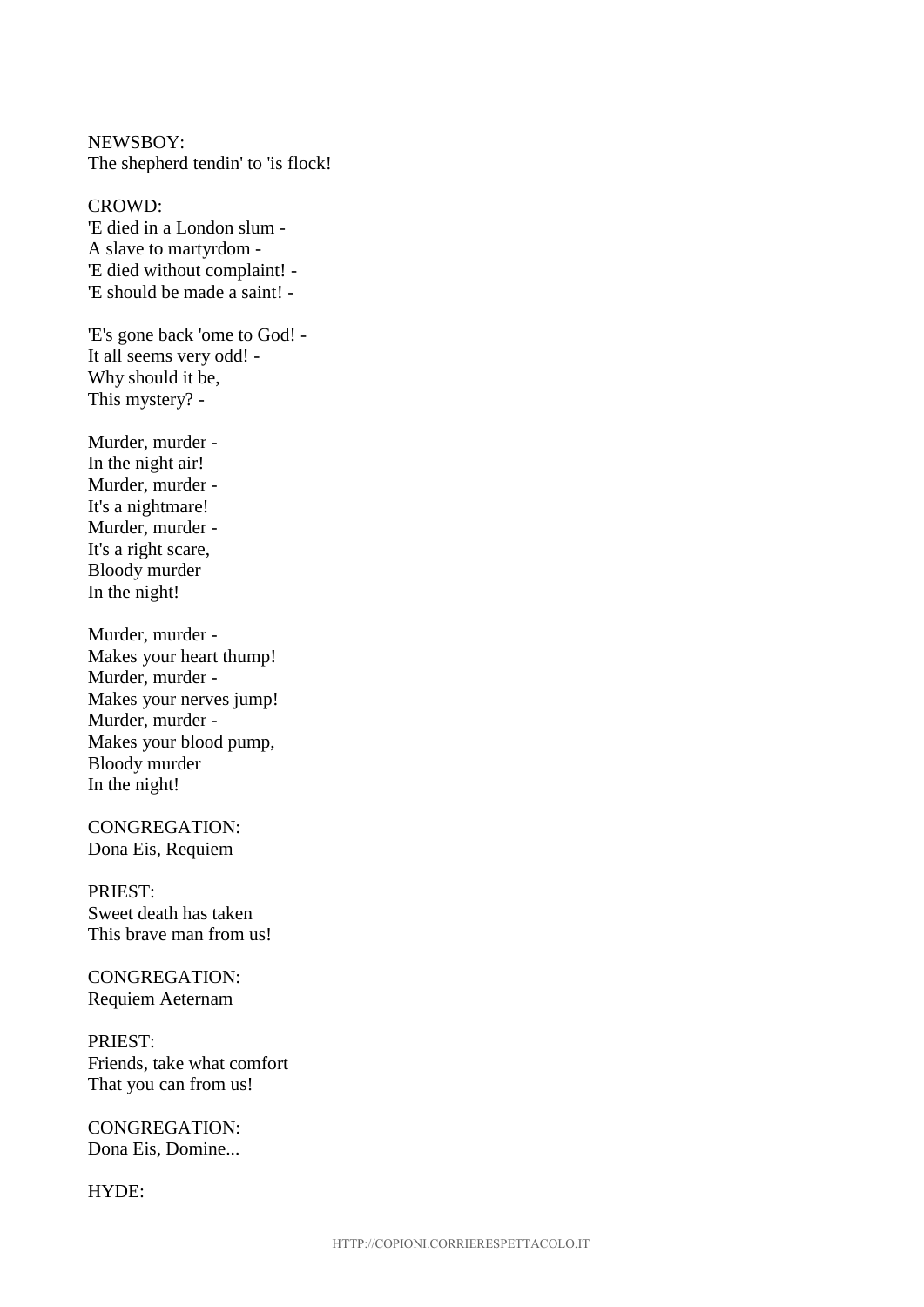General Glossop, I'm happy to inform you that you are relieved of your duties, sir. All of them!

A MAN: Look at this, another murder, Just like the other murder! That's poor old General Glossop, dead!

A BOY: Last week the bishop copped it! The bloke what done it 'opped it! That feller must be off 'is 'ead!

ANOTHER CROWD MEMBER: That's two in the last four days! This killer has fancy ways!

A.FOURTH: To kill outside St. Paul's Requires a lotta balls!

A.FIFTH: He hates the upper class!

A.SIXTH: He must be on 'is arse!

CROWD: Who could he be?

THE BOY: Don't look at me!

CROWD: "Bloody murder In the night!"

Murder, murder - Doin' folks in - Murder, murder - Is the worst sin! Murder, murder - Has me screamin' "Bloody murder In the night!"

Murder, murder - Makes me blood thin! Murder, murder - Makes me 'ead spin! Murder, murder - Starts me drinkin'!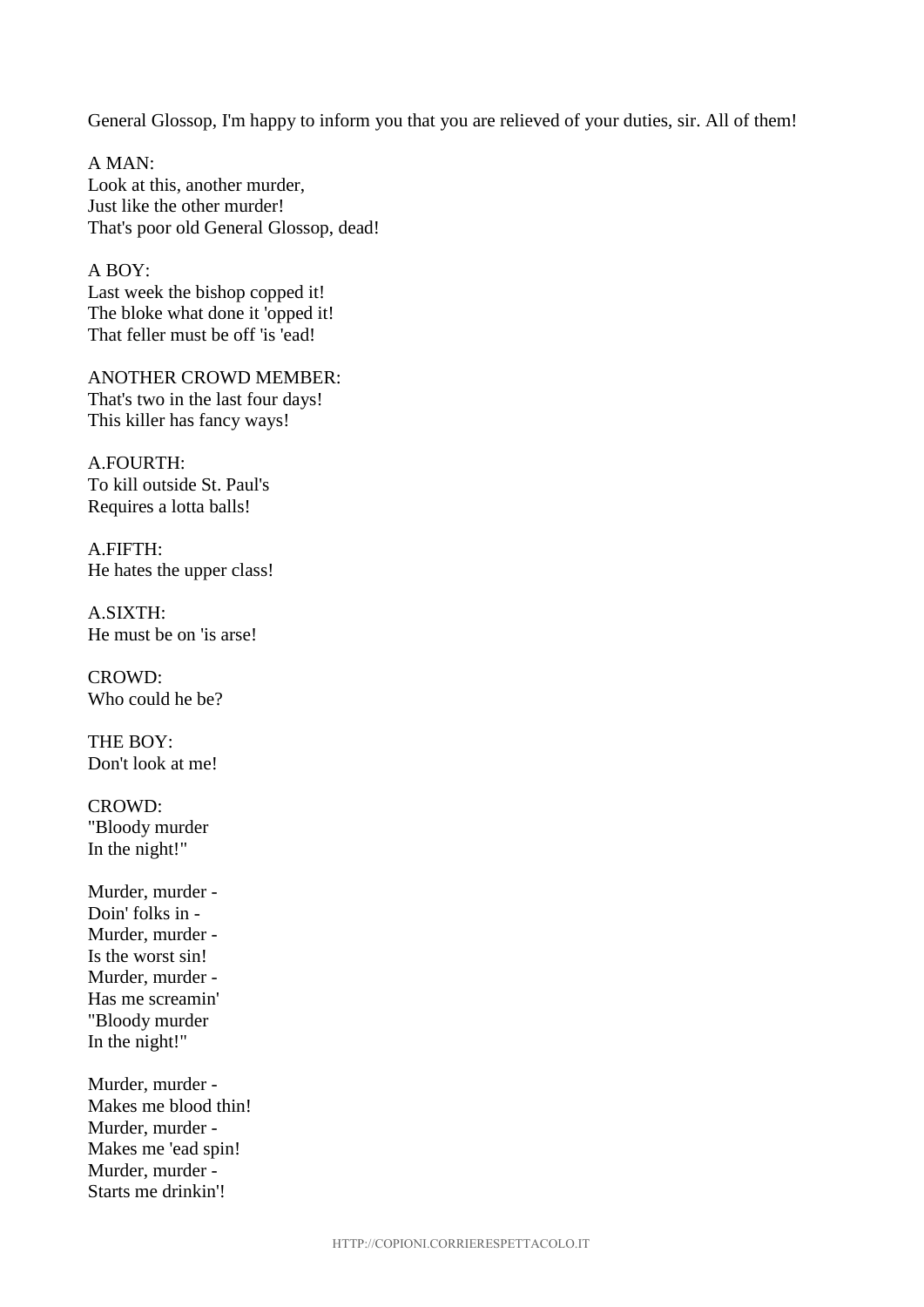Bloody murder In the night!" In the night!"

#### HYDE:

Bessie, my love... You really should be more careful...wearing your real diamonds out on the street. You never know whom you might encounter!

## UPPER AND LOWER CRUST ON THE STREET:

London has a killer on the loose! Could be a gang! Gotta get 'is 'ead inside a noose! The man must hang!

CROWD:

Maybe his nerve will fail him! - They've gotta try to nail him! - They've gotta trail an' jail him, Now!

Murder! No matter who we're blamin' Till they pull wot's-'is-name in, There's gonna be one flamin' Row!

Murder, murder - It's a curse, man! Murder, murder - It's perverse, man! Murder, murder - Nothing's worse than Bloody murder In the night!

HYDE: Bad news from God, Teddy!

FIRST NEWSBOY: Read about the worst two murders - !

SECOND NEWSBOY: Much worse than the first two murders!

CROWD:

That makes it murders three and four! (VARIOUSLY) They've murdered dear old Bessie! - I hear it extremely messy! - And poor old Archie is no more! -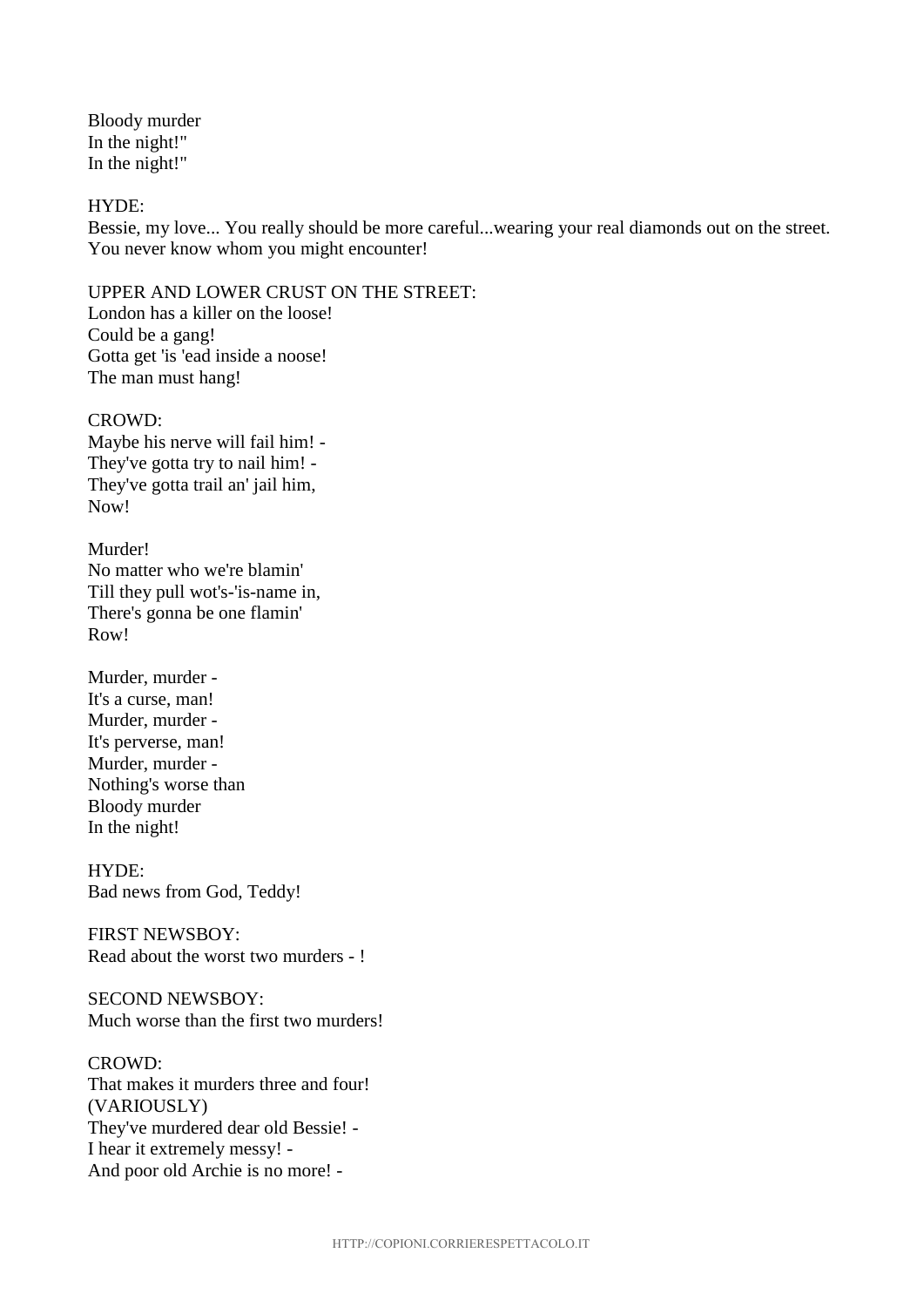WOMAN: They say a lot of blood and gore!

 $AI:$ That's four in the last eight days! It's London's latest craze!

SECOND NEWSBOY: this time 'e was in Perk Lane! An' 'e may come back again!

WOMEN: Until the killers found, There's danger all around!

CROWD: What can we do? What can we do? What can we do? We wish we knew!

# CROWD: Catchin' such a madman could be hard! - He'll kill! - At will! - Cos they're all so thick at Scotland Yard! - No brains! - No skill! -

 $AI:$ He'll kill us, if we let him! They'd better go and get him!

I know a way to net him! - How?

Murder! No matter who we're blamin' Till they pull wot's-'is-name in, There's gonna be There's gonna be There's gonna be a flamin' Row!

Murder, murder - Or our doorstep! Murder, murder - So watch your step! Murder, murder - Take one more step, You'll be murdered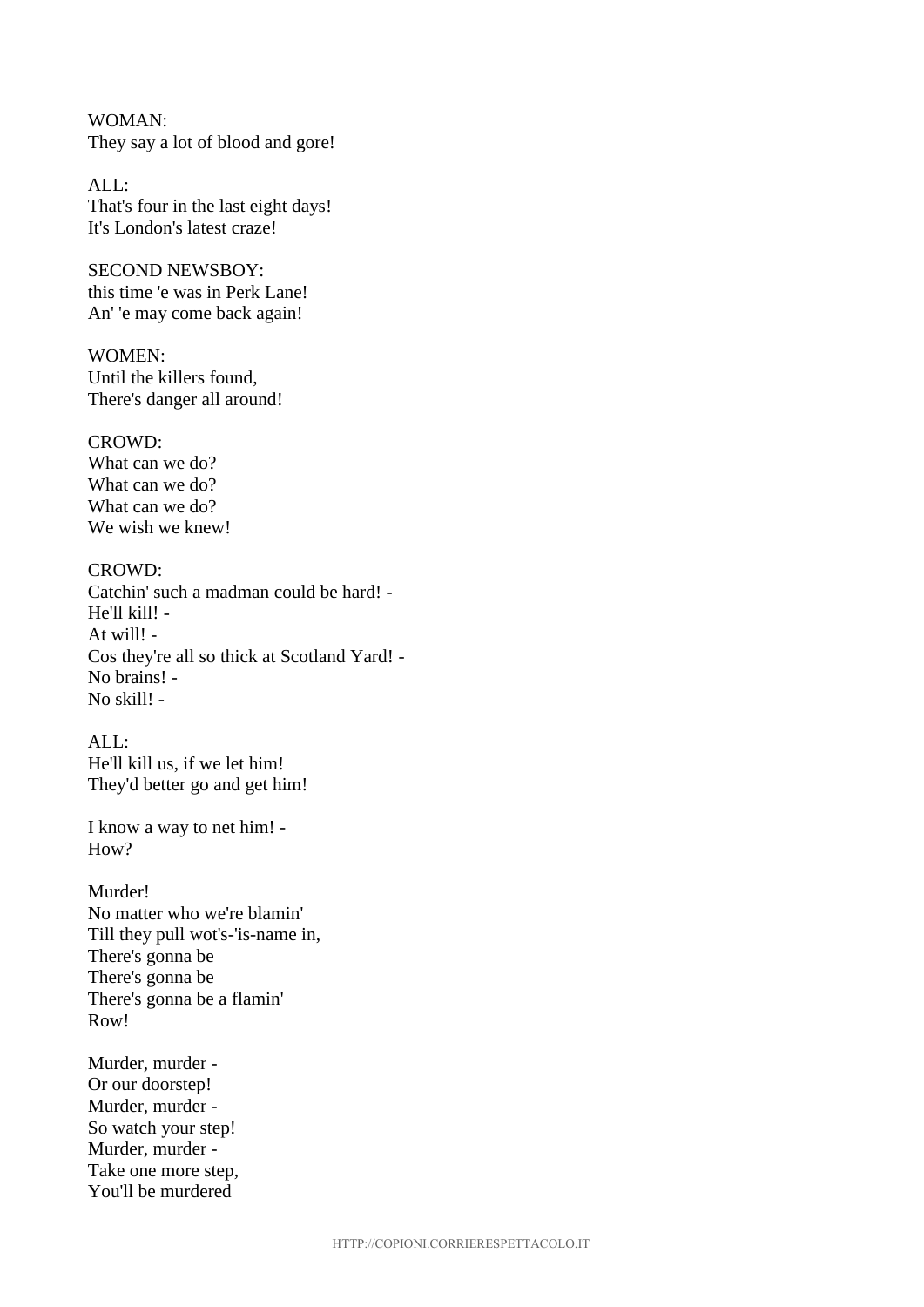In the night!

Murder, murder - Once there's one done - Murder, murder -Can't be undone! Murder, murder - Lives in London! - Bloody murder In the night! In the night!

# 22.ONCE UPON A DREAM EMMA: When it's all began, We knew there'd be a price...

Once upon a dream, I was lost in love's embrace. There I found a perfect place, Once upon a dream.

Once there was a time, Like no other time before, Hope was still an open door, Once upon a dream.

And I was unafraid, The dream was so exciting! But now I see it fade... And I am here alone!

Once upon a dream, You were heaven-sent to me, Was it never meant to be? Was it just a dream?

Could we begin again!... Once upon a dream.

23.OBSESSION JEKYLL: What streak of madness lies inside me? What is the truth my fears conceal? What evil force makes Edward Hyde of me? What darker side of me does he reveal? What is this strange obsession That's tearing me apart?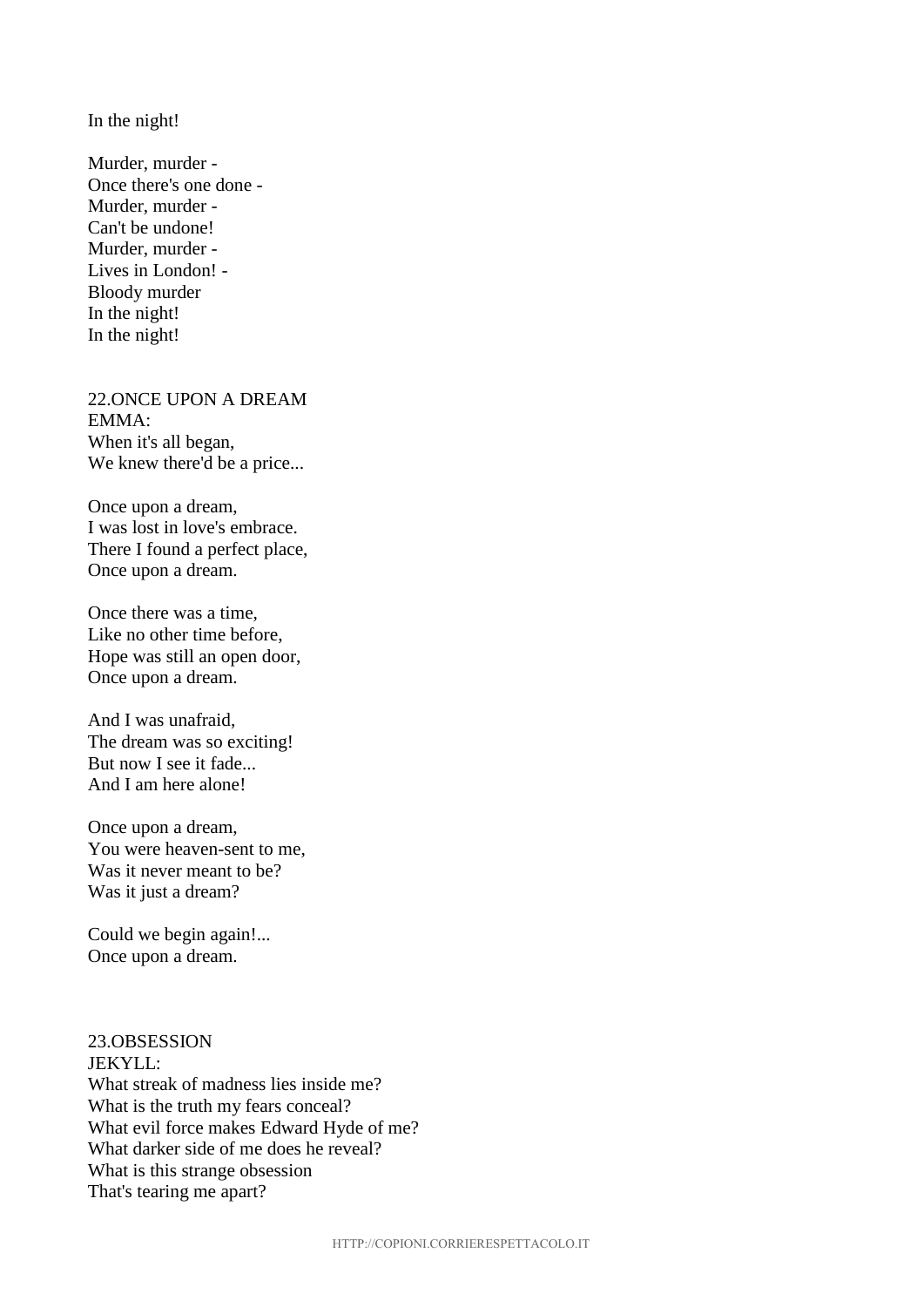Some strange, deranged expression Of what's in my heart?

Am I the man that I appear to be? Or am I someone I don't know? Is there some monster drawing near me to me? Becoming clear to see? Will what I fear to be Be so?

24.IN HIS EYES EMMA: I sit and watch the rain, And see my tears run down the windowpane...

LUCY: I sit and watch the sky. And I can hear it breathe a sign...

EMMA: I think of him, How we were...

LUCY: And when I think of him, Then I remember...

LUCY/EMMA: Remember...

EMMA: In his eyes I can see Where my heart longs to be!

LUCY: In his eyes I see a gentle glow, And that's where I'll be safe, I know!

EMMA: Safe in his arms, close to his heart...

LUCY: But I don't know quite where to start...

EMMA: By looking in his eyes, Will I see beyond tomorrow?

LUCY: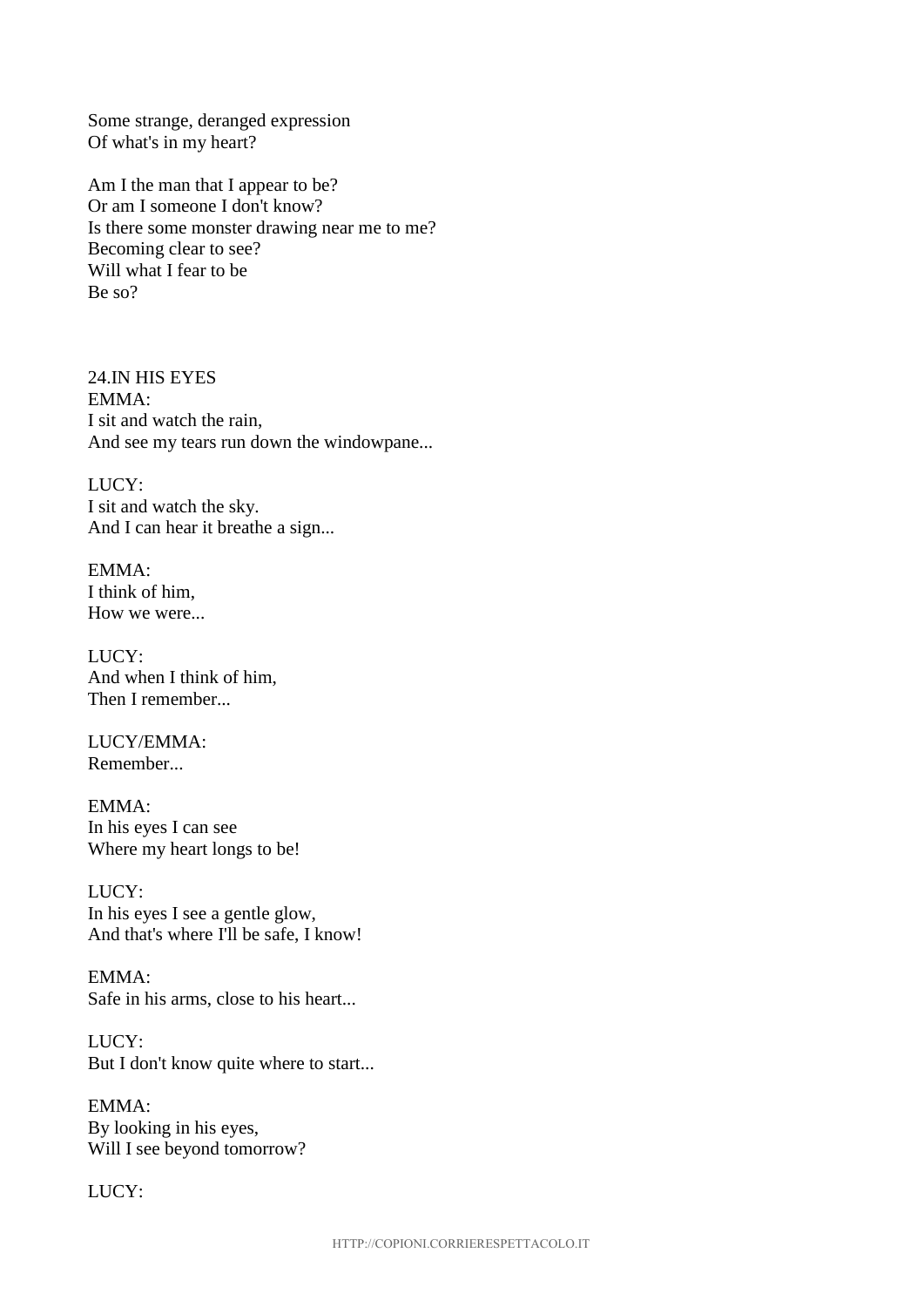By looking in his eyes, Will I see beyond the sorrow That I feel?

EMMA: Will his eyes reveal to me Promises or lies?

LUCY: But he can't conceal from me The love in his eyes!

EMMA: I know their every look, His eyes!

LUCY: They're like an open book, His eyes!

LUCY/EMMA: But most of all the look That hypnotized me!

EMMA: If I'm wise, I will walk away, And gladly...

LUCY: But, sadly, I'm not wise, It's hard to talk away The mem'ries that you prize!

EMMA: Love is worth forgiving for!

LUCY: Now I realize -

LUCY/EMMA: Everything worth living for Is there, in his eyes!

EMMA: Love is worth forgiving for! Now I realize -

LUCY: Now I realize -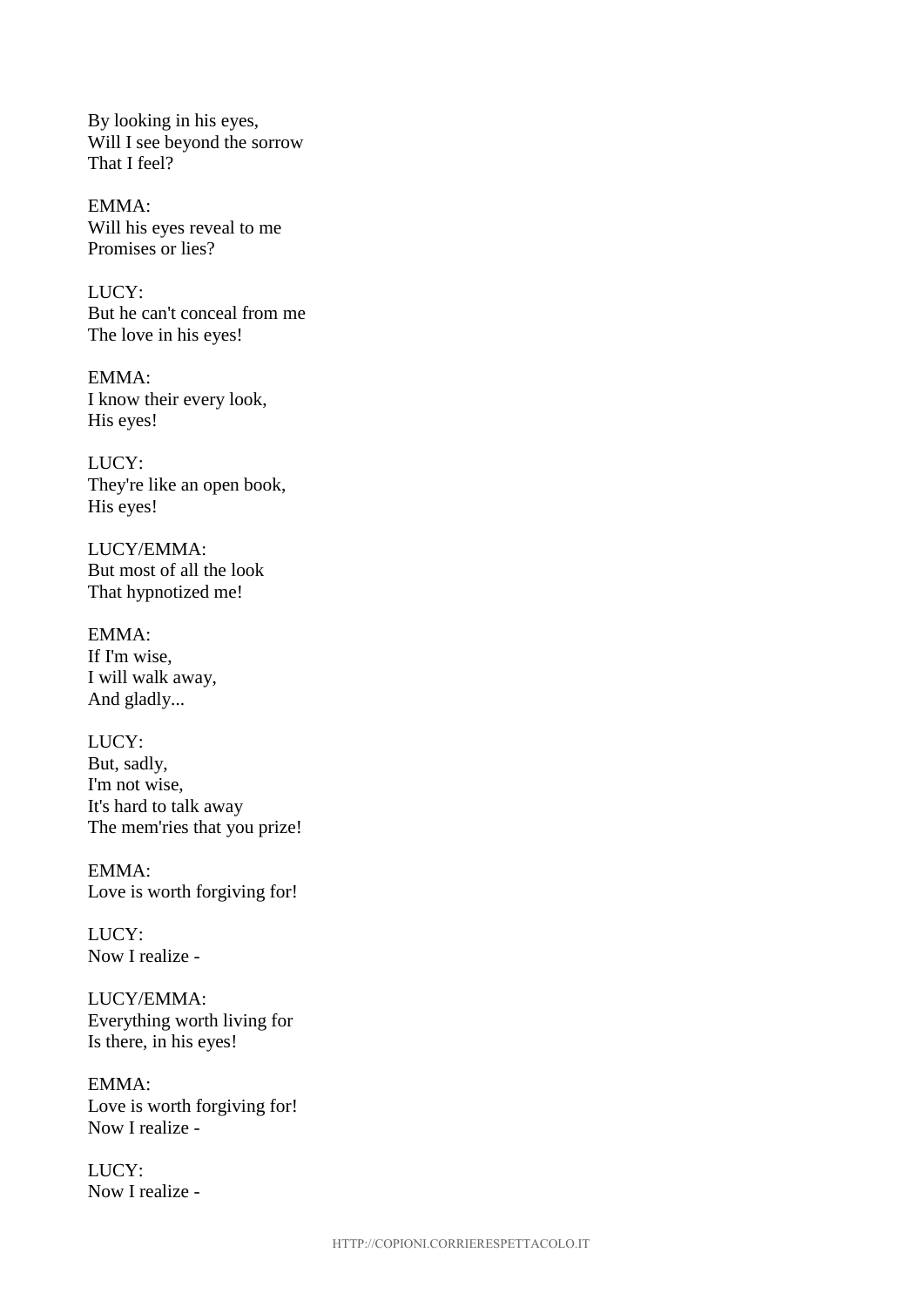LUCY/EMMA: Everything worth living for Is there, in his eyes!

## 25.DANGEROUS GAME LUCY: I feel your fingers - Cold on my shoulder -

Your chilling touch, As it runs down my spine - Watching your eyes As they invade my soul - Forbidden pleasures I'm afraid to make mine.

At the touch of your hand - At the sound of your voice - At the moment your eyes meet mine - I am out of my mind - I am out of control - Full of feelings I can't define!

HYDE: It's a sin with a name -

LUCY<sup>.</sup> Like a hand in a flame -

HYDE: And our senses proclaim

HYDE/LUCY: It's a dangerous game!

# HYDE:

A darker dream - That has no ending - That's so unreal You believe that it's true! A dance of death - Out of a mystery tale - The frightened princess Doesn't know what to do! Will the ghosts go away? -

LUCY:  $No -$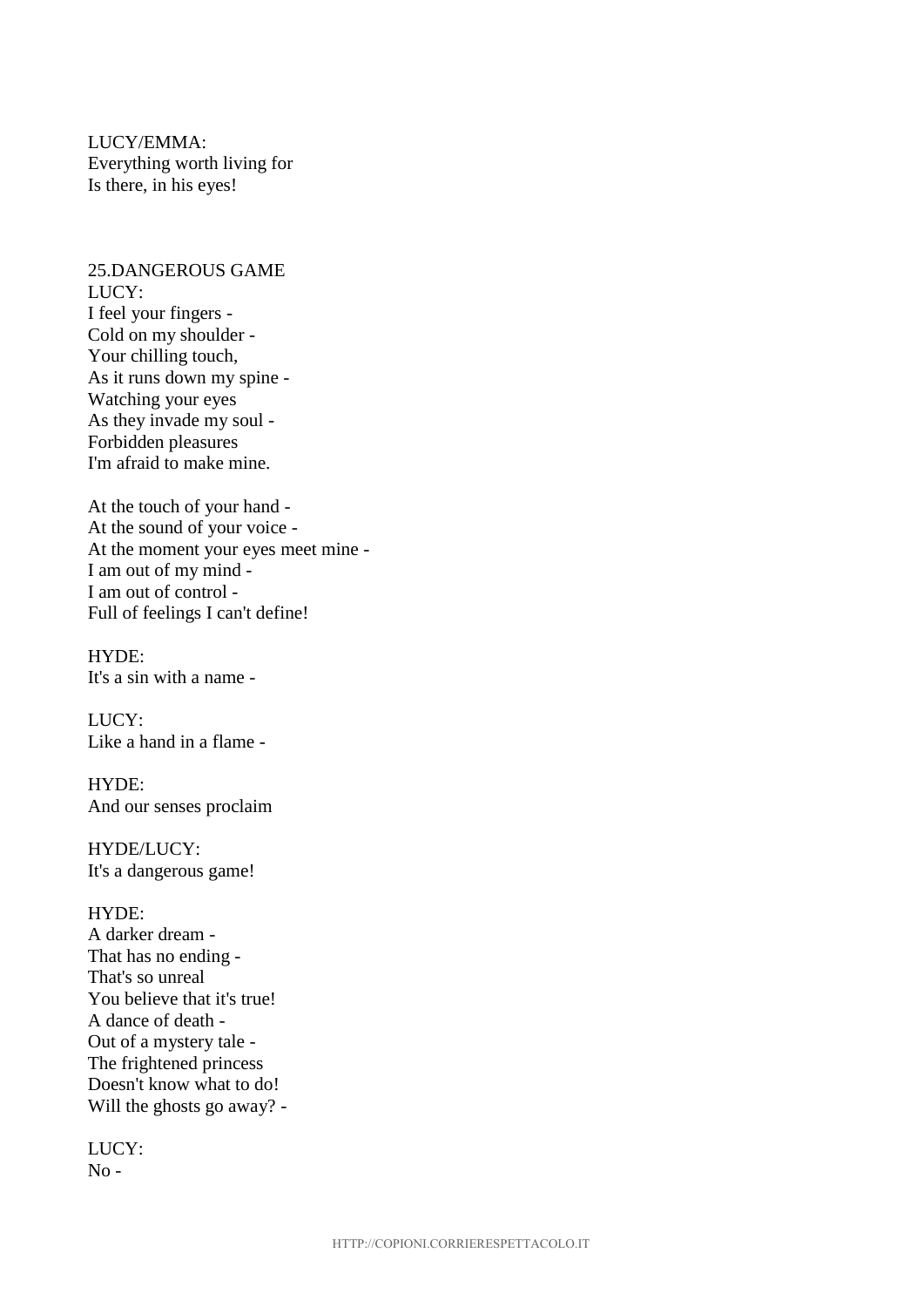HYDE: Will she will them to stay? -

LUCY:  $N<sub>0</sub>$ 

HYDE: Either way, there's no way to win!

LUCY: All I know is' I'm lost - And I'm counting the cost - My emotions are in a spin! I don't know who to blame...

HYDE: It's a crime and a shame!

LUCY: but it's true all the same

HYDE/LUCY: It's a dangerous game!

No one speaks - Not one word - But what words are in our eyes (ALTERNATING) Silence speaks - Loud and clear -

All the words we (don't) want to hear!

At the touch of your hand - At the sound of your voice - At the moment your eyes meet mine -

I am losing my mind - I am losing control - Fighting feelings I can't define!

LUCY: It's a sin with a name -

HYDE: No remorse and no shame - Fire, fury and flame -

LUCY: Cos the devil's to blame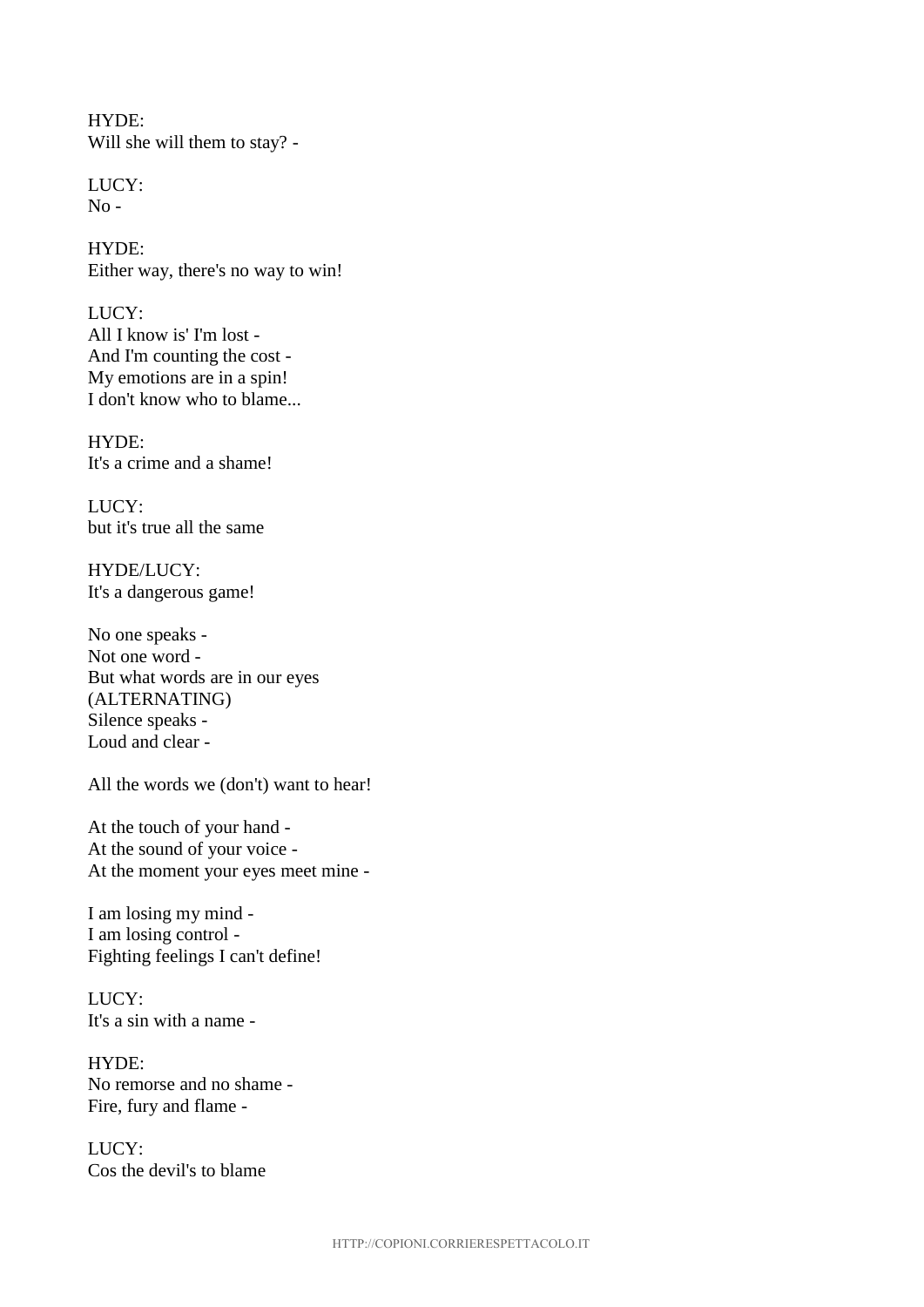HYDE/LUCY: And the angels proclaim It's a dangerous game!

26.FAЗADE -Reprise THE SPIDER WITH ENSEMBLE: If you live around here, Lotsa people, I fear, Will make promises They will not honour, my dear, An' the truth is, You end up getting scarred!

There's a beast at the door, An' he's wild an' he's free, But we don't let him in, 'Cause we don't want to see what is lurking Right behind the faзade!

27.THE WAY BACK JEKYLL: Somehow I have to get back To the place where my journey started, Find the course I charted, When I first departed!

Somehow I have to hang on To the vision that first inspired me, To the hope that fired me, When the world admired me!

I'll find a way back to the higher ground, And see the view I saw before! I'll search the world Until the answer's found - Turn my despair around Forevermore!

Somehow I've got to rebuild All the dreams that the winds have scattered, From what fate has shattered - I'll retrieve what mattered!

Somehow I've got to go on, Till the evil has been defeated - Till my works completed - I will not be cheated!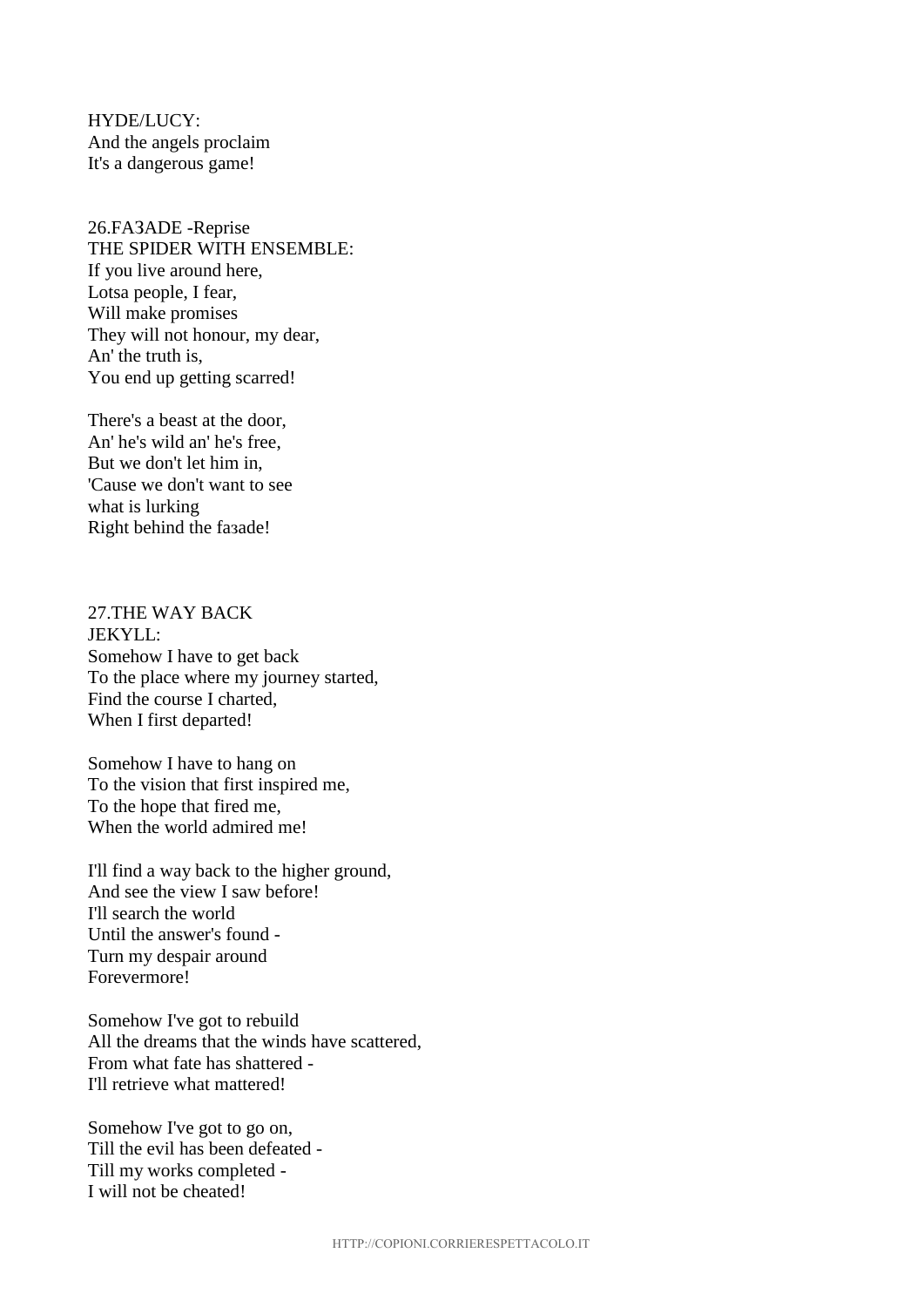God, you must help me carry on! When it seems all hopes has gone, I have got to carry on!

28.A NEW LIFE LUCY: A New Life - What I wouldn't give To have a new life! One thing I have learned As I go through life: Nothing is for free Along the way!

A new start - That's the thing I need, To give me new heart - Half a chance in life To find a new part, Just a simple role That I can play.

A new hope - Something to convince me To renew hope! A new day, Bright enough To help me find my way!

A new chance - One that maybe has A touch of romance. Where can it be, The chance for me?

A new dream - I have one I know That very few dream! I would like to see That overdue dream - Even though It never may come true! A new love - Though I know there's no Such thing as true love - Even so, Although I never knew love, Still I feel that One dream is my due!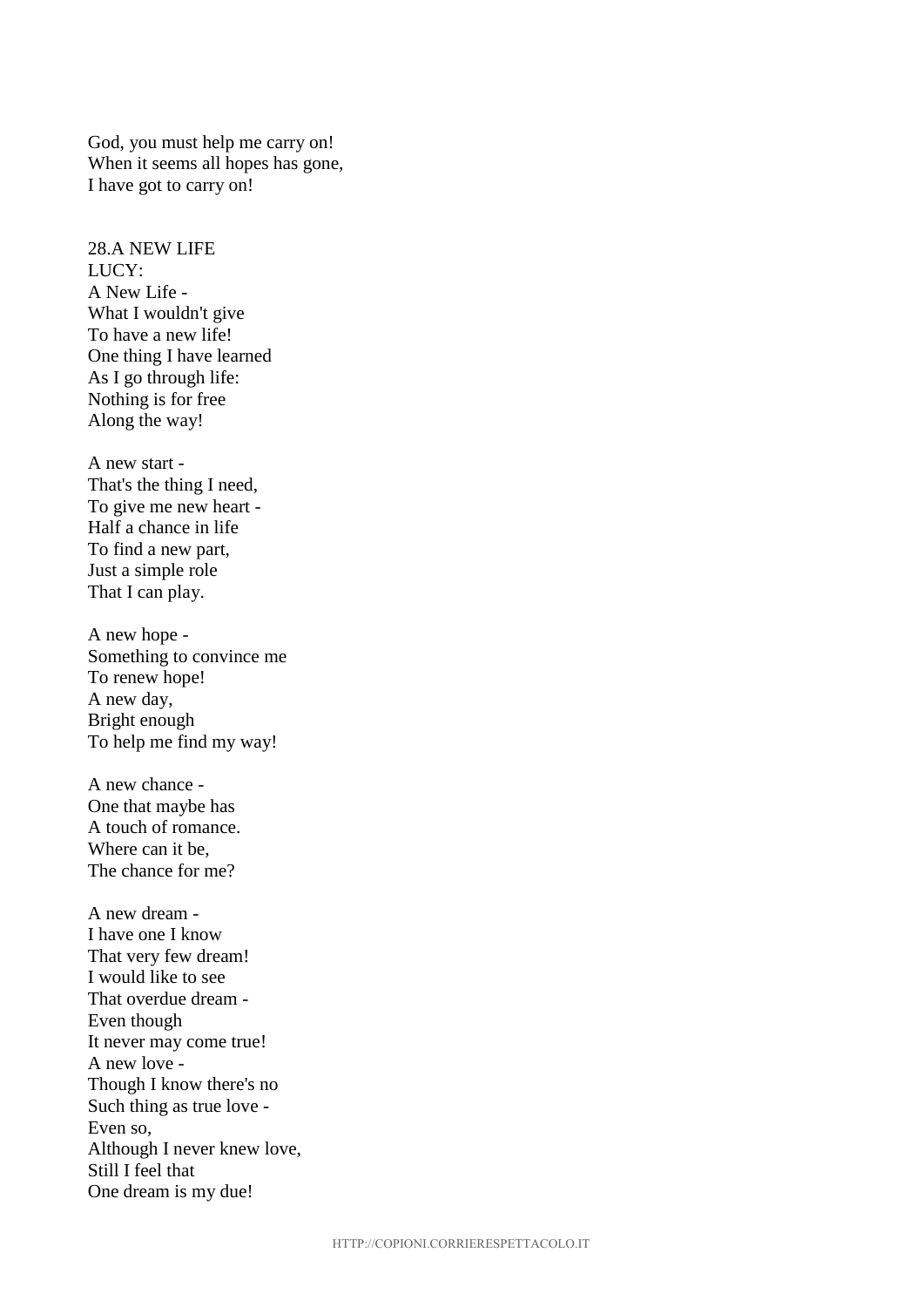A new world - This one thing I want To ask of you, world - Once! - Before it's time To say adieu, world! One sweet chance to Prove the cynics wrong!

A new life - More and more, I'm sure, As I go through life, Just to play the game -, And to pursue life - Just to share its pleasures, And belong! - That's what I've been here for, All along! Each day's A brand new life!

#### 29.CONFRONTATION JEKYLL:

It's over now I know inside No one will ever know The sorry tale of edward hyde And those who died No one must ever know They'd only see the tragedy They not see my intent The shadow of hide's evil will forever kill the good that I have ever ment

Am I a good man, Am I a mad man, It's such a fine life betweeen a good man and a...

# HYDE:

Do you really think That I would ever let you go? Do you think I'd ever set you free? If you do, I'm sad to say, It simply isn't so. You will never get away from me!

# JEKYLL:

All that you are Is a face in the mirror! I close my eyes and you'll disappear!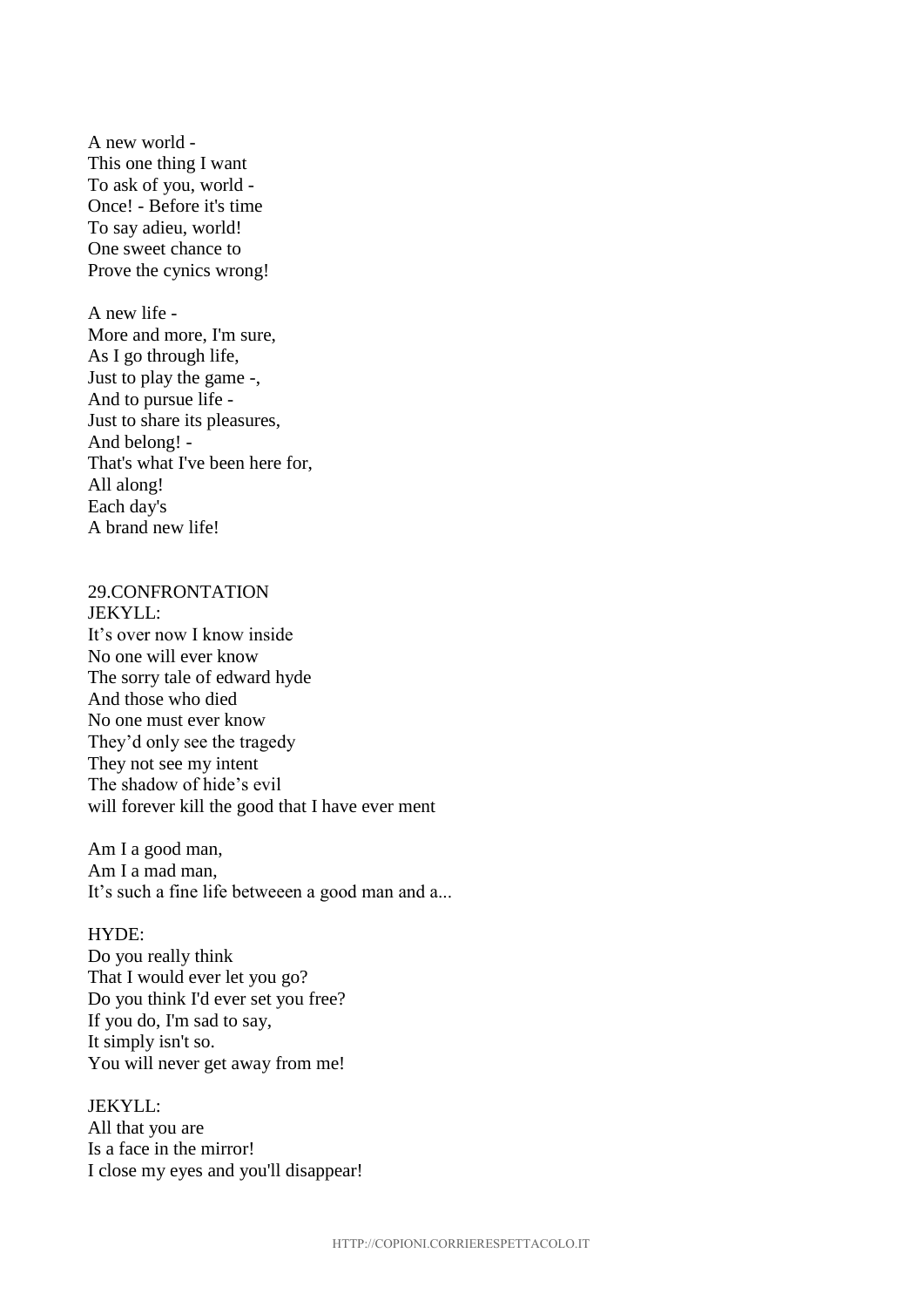HYDE: I'm what you face When you face in the mirror! Long as you live, I will still be here!

## JEKYLL:

All that you are Is the end of a nightmare! All that you are is a dying scream! After tonight, I shall end this demon dream!

### HYDE:

This is not a dream, my friend - And it will never end! This one is the nightmare that goes on! Hyde is here to stay, No matter what you may pretend - And I'll flourish, long after you're gone!

JEKYLL: Soon you will die, And my silence will hide you! You cannot choose but to lose control.

HYDE: You can't control me! I live deep inside you! Each day you'll feel me devour your soul!

#### JEKYLL:

I don't need you to survive, As you need me! I'll become whole As you dance with death! And I'll rejoice As you breathe your final breath!

HYDE: I'll live inside you forever!

JEKYLL: No!

HYDE: With Satan himself by my side!

JEKYLL: No!

HYDE: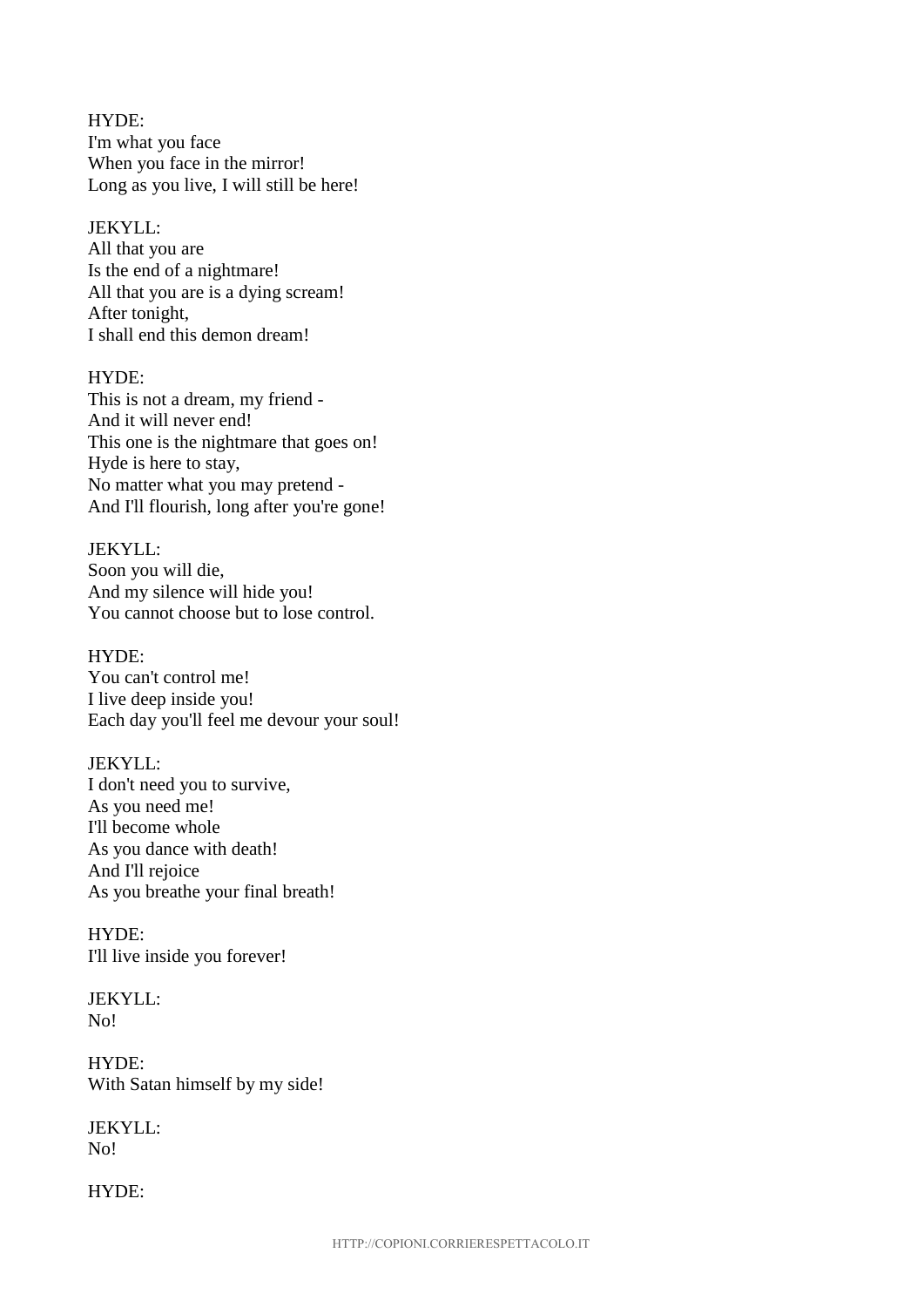And I know that, now and forever, They'll never be able to separate Jekyll from Hyde!

JEKYLL: Can't you see It's over now? It's time to die!

HYDE: No, not I! Only you!

JEKYLL: If I die, You die, too!

HYDE: You'll die in me I'll be you!

JEKYLL: Damn you, Hyde! leaveree!

HYDE: Can't you see You are me?

JEKYLL: No! Deep inside-!

HYDE: I am you! You are Hyde!

JEKYLL: No - Never!

HYDE: Yes, forever!

JEKYLL: Good damn you, Hyde! Take all your evil deeds, And rot in hell!

HYDE: I'll see you there, Jekyll!